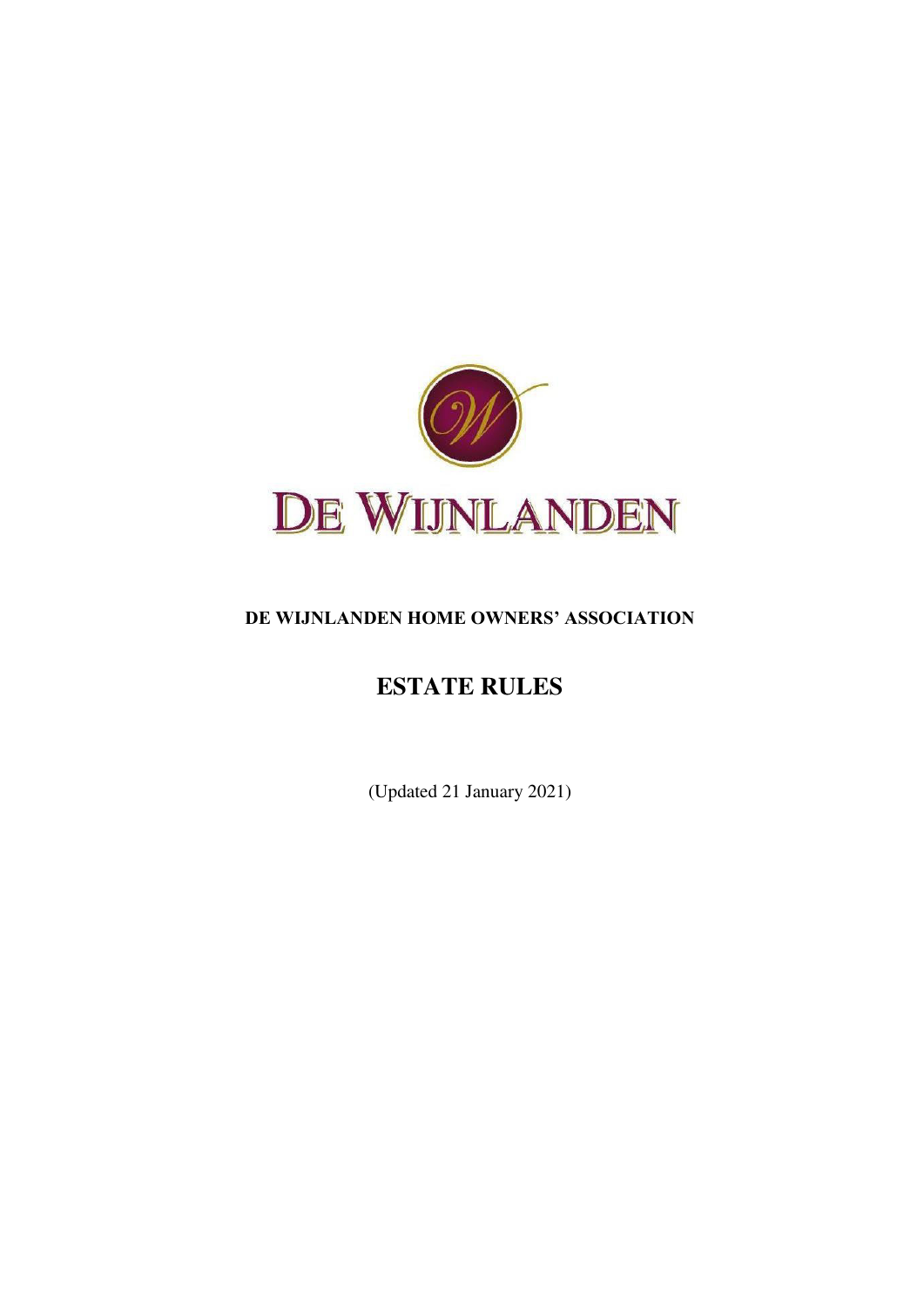# **INDEX**

| 1.  | <b>PREAMBLE</b>                                                                                    | 4                       |  |  |
|-----|----------------------------------------------------------------------------------------------------|-------------------------|--|--|
| 2.  | <b>BINDING NATURE OF THE ESTATE RULES</b>                                                          | $\overline{\mathbf{4}}$ |  |  |
| 3.  | <b>INTERPRETATION</b>                                                                              | 5                       |  |  |
| 4.  | <b>DOMESTIC PETS &amp; ANIMALS</b>                                                                 | 6                       |  |  |
| 5.  | <b>REFUSE DISPOSAL AND LITTERING</b>                                                               | 7                       |  |  |
| 6.  | <b>VEHICLES AND ROADS USAGE</b>                                                                    | $\overline{7}$          |  |  |
| 7.  | <b>ERECTION OF NEW BUILDINGS AND/OR STRUCTURES AND CHANGES,</b><br><b>ALTERATIONS OR ADDITIONS</b> | 8                       |  |  |
| 8.  | <b>MAINTENANCE</b>                                                                                 | 9                       |  |  |
| 9.  | <b>SIGNS AND NOTICES</b>                                                                           | 10                      |  |  |
| 10. | <b>LAUNDRY</b>                                                                                     | 10                      |  |  |
| 11. | STORAGE OF INFLAMMABLE MATERIAL AND OTHER DANGEROUS ACTS10                                         |                         |  |  |
| 12. | <b>SALE OF ERVEN</b>                                                                               | 11                      |  |  |
| 13. | LETTING AND OCCUPANCY OF DWELLINGS                                                                 | 11                      |  |  |
| 14. | <b>ACCREDITED AGENTS</b>                                                                           | 11                      |  |  |
| 15. | <b>ERADICATION OF PESTS AND HEALTH REGULATIONS</b>                                                 | 12                      |  |  |
| 16. | <b>NOISE, NUISANCE OR DISTURBANCE</b>                                                              | 12                      |  |  |
| 17. | <b>COMMON AREAS, GROVES AND ECO-BELT</b>                                                           | 13                      |  |  |
| 18. | <b>CLUBHOUSE AND AMENITIES</b>                                                                     | 14                      |  |  |
| 19. | <b>OBLIGATIONS WITH REFERENCE TO PERIMETER FENCE</b>                                               | 15                      |  |  |
| 20. | SECURITY, SAFETY AND RISK                                                                          | 15                      |  |  |
| 21. | <b>WORKERS AND CONTRACTORS</b>                                                                     | 17                      |  |  |
| 22. | <b>EMPLOYEES OR OFFICIALS OF THE ASSOCIATION</b>                                                   | 17                      |  |  |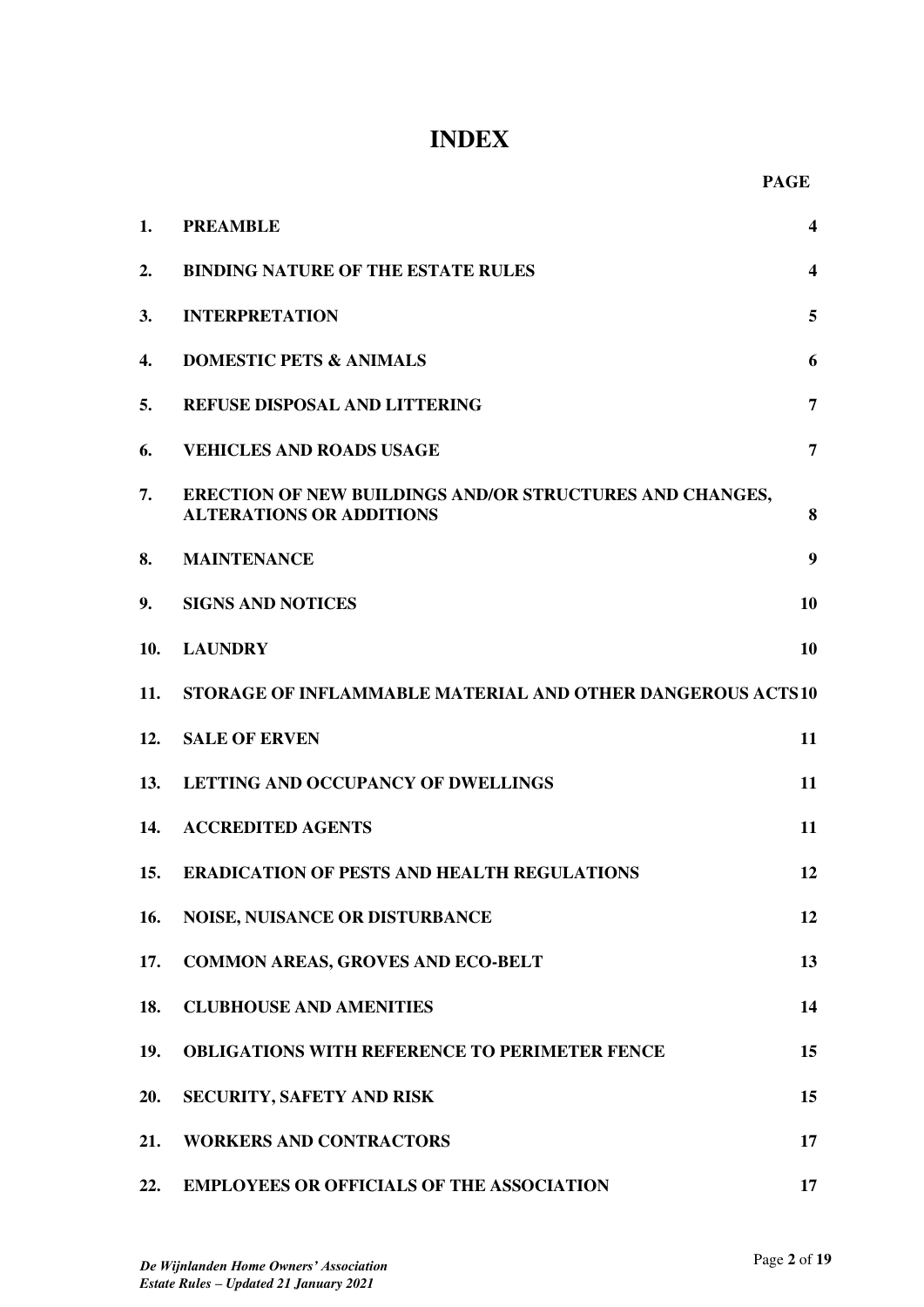| <b>23.</b> | <b>IMPOSITION OF ORDINARY PENALTIES ON OWNERS OR RESIDENTS</b> | 17 |
|------------|----------------------------------------------------------------|----|
| 24.        | <b>NOTICE</b>                                                  | 18 |
| 25.        | <b>COMPLAINTS</b>                                              | 18 |
| 26.        | <b>RELAXATION OF RULES</b>                                     | 19 |
| 27.        | <b>GENERAL RULES</b>                                           | 19 |
| 28.        | SCHEDULE OF TRANSGRESSIONS & PENALTIES as per Annexure "A"     | 19 |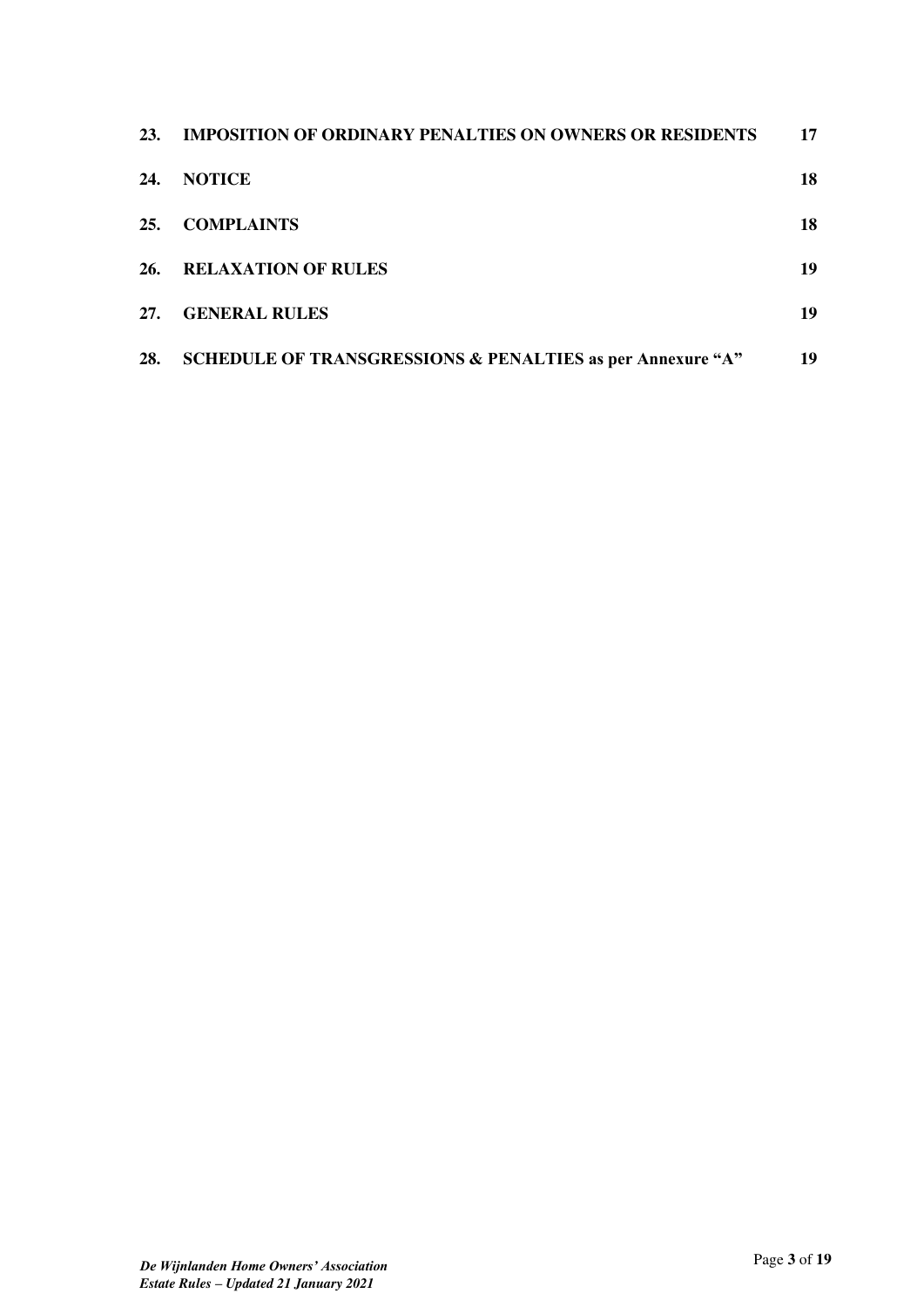# <span id="page-3-0"></span>**1. PREAMBLE**

The Estate Rules have been prescribed by the Trustee Committee in accordance with the Constitution of De Wijnlanden Home Owners' Association and in furtherance of the objects of the Association, which include:

- the management of all aspects of the design, aesthetics and maintenance of all buildings, improvements and landscaping within the estate;
- the control of building activities in the estate and to ensure compliance with the design manual;
- to ensure compliance with the Estate Rules;
- to ensure proper security standards within the estate;
- the maintenance, insurance, control and management of the common areas within the estate and to control the use and enjoyment thereof by owners, residents and visitors;
- to regulate the transfer, occupation, use and enjoyment of erven within the estate;
- the promotion, advancement and protection of the communal and group interests of the members generally in regard to the estate.

These Estate Rules may be substituted, revised, amended or repealed from time to time by the Trustee Committee.

# <span id="page-3-1"></span>**2. BINDING NATURE OF THE ESTATE RULES**

- 2.1 The Estate Rules governing the use, occupation and enjoyment of an erf and the use and enjoyment of the common areas shall be binding on all owners, lessees and occupants of erven, and it shall be the responsibility of the owner to ensure compliance with these Rules by the said occupants of the property, including family members, visitors, workers, contractors and tenants.
- 2.2 In the event of a breach of the Estate Rules by any person detailed in clause 2.1 above, such breach shall be deemed to have been committed by the owner themself. Without prejudice to the aforesaid, the Trustee Committee shall be entitled to take or cause to take such steps against the person actually committing the breach as they may in their discretion deem fit, with or without proceeding against the owner, including the payment of any penalty imposed as per attached Annexure A Schedule of Transgressions.
- 2.3 Should any damage be caused to the common property by any person detailed in clause 2.1 above, the owner shall be ultimately liable to the Association for all costs incurred therein.
- 2.4 The owner of an erf shall be liable for and pay all legal costs, including costs as between attorney and client and expenses and charges incurred by the Association in enforcing compliance with these Rules, and the Trustee Committee may add such costs to levy statements.
- 2.5 All members of the De Wijnlanden Home Owners' Association are bound by the By-Laws approved by the Council of the City of Cape Town. Where a By-Law conflicts with an Estate Rule, it is confirmed that the Estate Rule shall supercede such By-Law.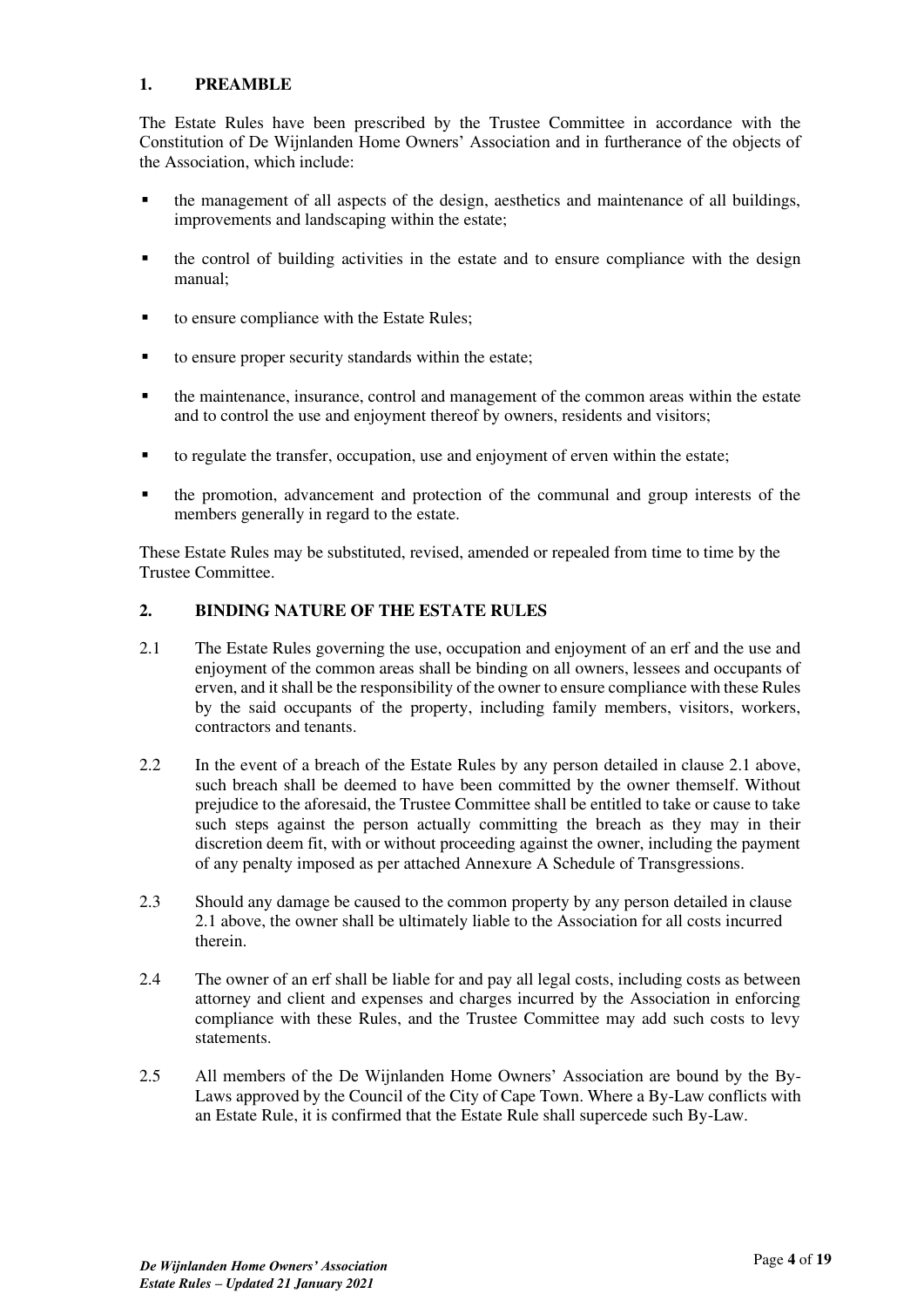#### <span id="page-4-0"></span>**3. INTERPRETATION**

- 3.1 In the interpretation of these rules, unless the context otherwise indicates:
	- 3.1.1 "Association" shall mean the De Wijnlanden Home Owners Association;
	- 3.1.2 "Builders Conduct and Building Site Development Agreement" shall mean the agreement as prescribed by the Trustee Committee, which is to be concluded between the Association, the owner and the building contractor appointed by the owner for the construction of a new building;
	- 3.1.3 "Building Contractor" shall mean the building contractor engaged by the owner to erect new buildings and/or structures on his erf, and his employees and workers and the sub-contractors appointed by him and any tradesperson or supplier engaged by him;
	- 3.1.4 "Constitution" shall mean the Constitution of the Association;
	- 3.1.5 "Contractor" shall mean the Building Contractor or any other contractor appointed by an owner or resident;
	- 3.1.6 'Estate' shall mean the development known as De Wijnlanden;
	- 3.1.7 'Estate Manager' shall mean the person or corporate body as may be appointed by the Trustee Committee as an independent contractor or employee to undertake such duties with reference to the management of the Estate as determined in a signed contract;
	- 3.1.8 'House' shall mean a residential dwelling situated in the Estate;
	- 3.1.9 "Lessee" shall include an occupier and tenant.
	- 3.1.10 "Owner" shall mean the registered owner of an erf;
	- 3.1.11 "Resident" shall mean any person residing on the Estate including an owner, occupier, tenant or worker;
	- 3.1.12 "Security" shall mean the security staff or personnel of the security firm appointed by the Trustee Committee.
	- 3.1.13 "These rules" shall mean the Estate Rules;
	- 3.1.14 "Trustee" shall mean a Trustee Committee member;
	- 3.1.15 "Worker" shall mean an employee or worker, including domestic worker or gardener engaged by an owner or resident;
	- 3.1.16 The headings to the respective Rules are provided for convenience of reference only and are not to be taken into account in the interpretation of these Rules.
	- 3.1.17 Words and expressions to which a meaning has been assigned in the Constitution shall bear the same meaning in these Rules, unless inconsistent with the context.
	- 3.1.18 Words importing the singular shall include the plural, and vice versa, and words importing the masculine gender shall include the feminine and neuter genders, and vice versa, and words importing persons shall include partnerships, trusts and bodies corporate, and vice versa;
- 3.2 If any Estate Rule is in conflict with a provision of the Constitution, the provision of the Constitution shall take precedence.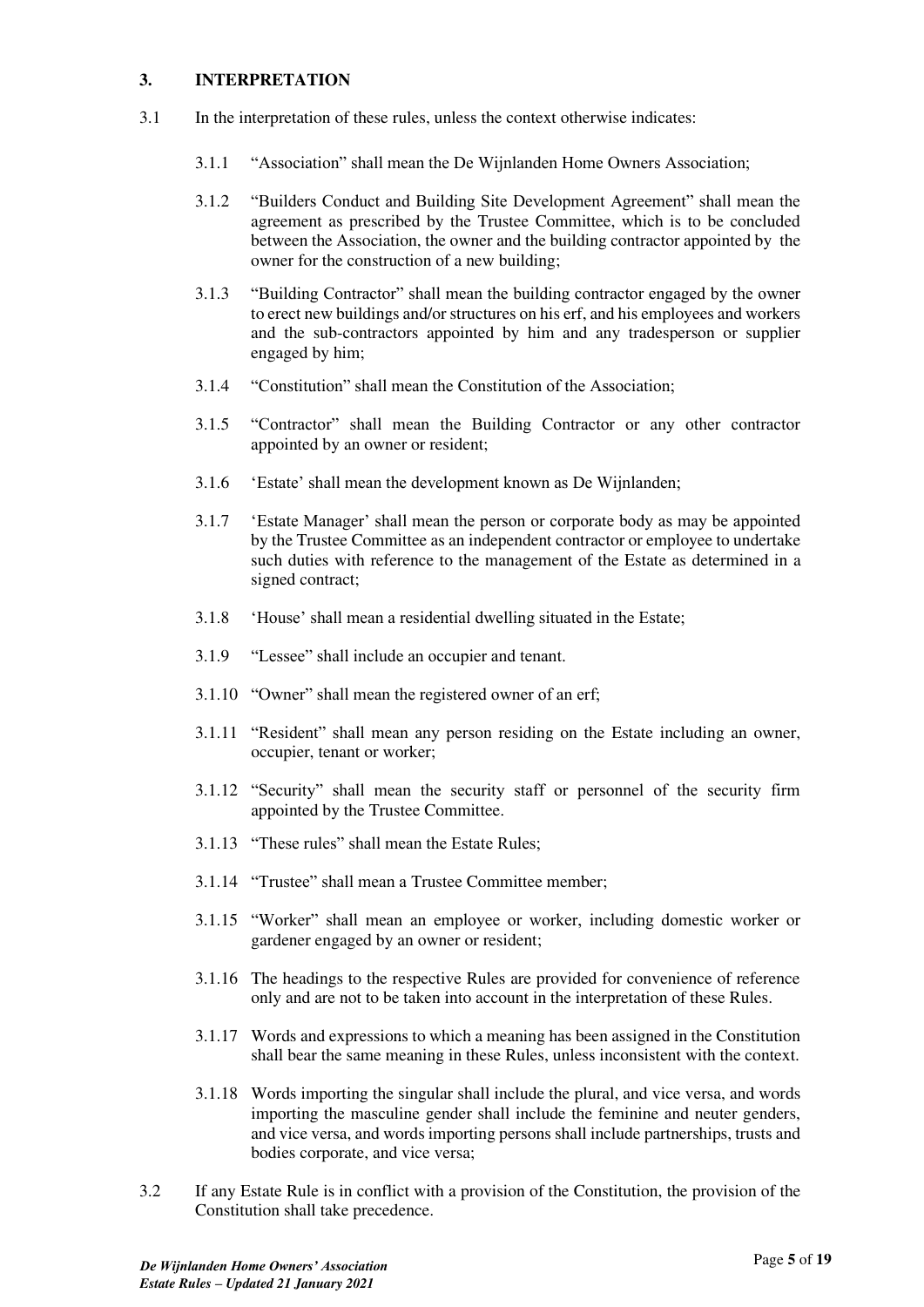- 3.3 In all instances where these rules provide for consent by the Trustee Committee, such consent may be summarily withdrawn if any condition imposed thereon is not complied with.
- 3.4 In all instances where a letter or notice is sent to a lessee in terms of these rules, the notice shall also be sent to the owner of the particular erf.

### <span id="page-5-0"></span>**4. DOMESTIC PETS & ANIMALS**

- 4.1 Residents may not keep any poisonous, exotic or other undomesticated or wild animals, poultry, pigeons, aviaries or livestock on their property.
- 4.2 Residents shall not keep any pets other than dogs and cats on their property or common property without the written consent of the Trustee Committee.
	- 4.2.1 All residents shall register their domestic animals with the Estate Manager. Should the animals exceed the number permitted in terms of these Rules, they will not be registered and the resident will be required to immediately remove such animal/s from the Estate.
	- 4.2.2 Not more than a total of 4 (four) domestic animals may be kept on a property at any one time strictly limited to a maximum of 2 (two) dogs and/or 2 (two) cats provided that:
		- 4.2.2.1 Each dog and/or cat has been registered, spayed or neutered in accordance with the By-Laws of the City of Cape Town. Each dog and/or cat has been inoculated. Breeding of any domestic animal on the Estate shall not be permitted.
		- 4.2.2.2 Each dog and/or cat is fitted with a collar that indicates the pet's name, its owner's name and telephone number.
	- 4.2.3 Dogs and cats shall be kept within the confines of the property.
	- 4.2.4 Dogs are only allowed on the common property if on a leash and under the control of its owner or competent handler. The Trustee Committee may identify common areas where dogs may be walked unleashed provided that the dogs remain under control of the owner or competent handler and does not in any way harass or cause nuisance to other dogs, people or wildlife.
	- 4.2.5 Dogs may not be allowed to roam free on the Estate. Straying, unaccompanied dogs will be removed and handed over to a selected animal welfare organisation or local pound at the risk and expense of the resident concerned.
	- 4.2.6 Residents must immediately remove and suitably discard the excrement of their dogs from the common areas and from the property of other residents. Owners and residents should also regularly attend to the removal of any defecation by their pets from their own erven.
	- 4.2.7 Pets may not be allowed to endanger, cause a nuisance, disturbance or annoyance to other residents.
	- 4.2.8 With reference to point 4.2.2 where new owners on the estate have more than the stated maximum number of pets, provided that the number of pets are within the guidelines of the City of Cape Town municipal regulations, these pets will be allowed to be kept by the owners. These pets may not be replaced until the number of pets mentioned in point 4.2.2 is reached.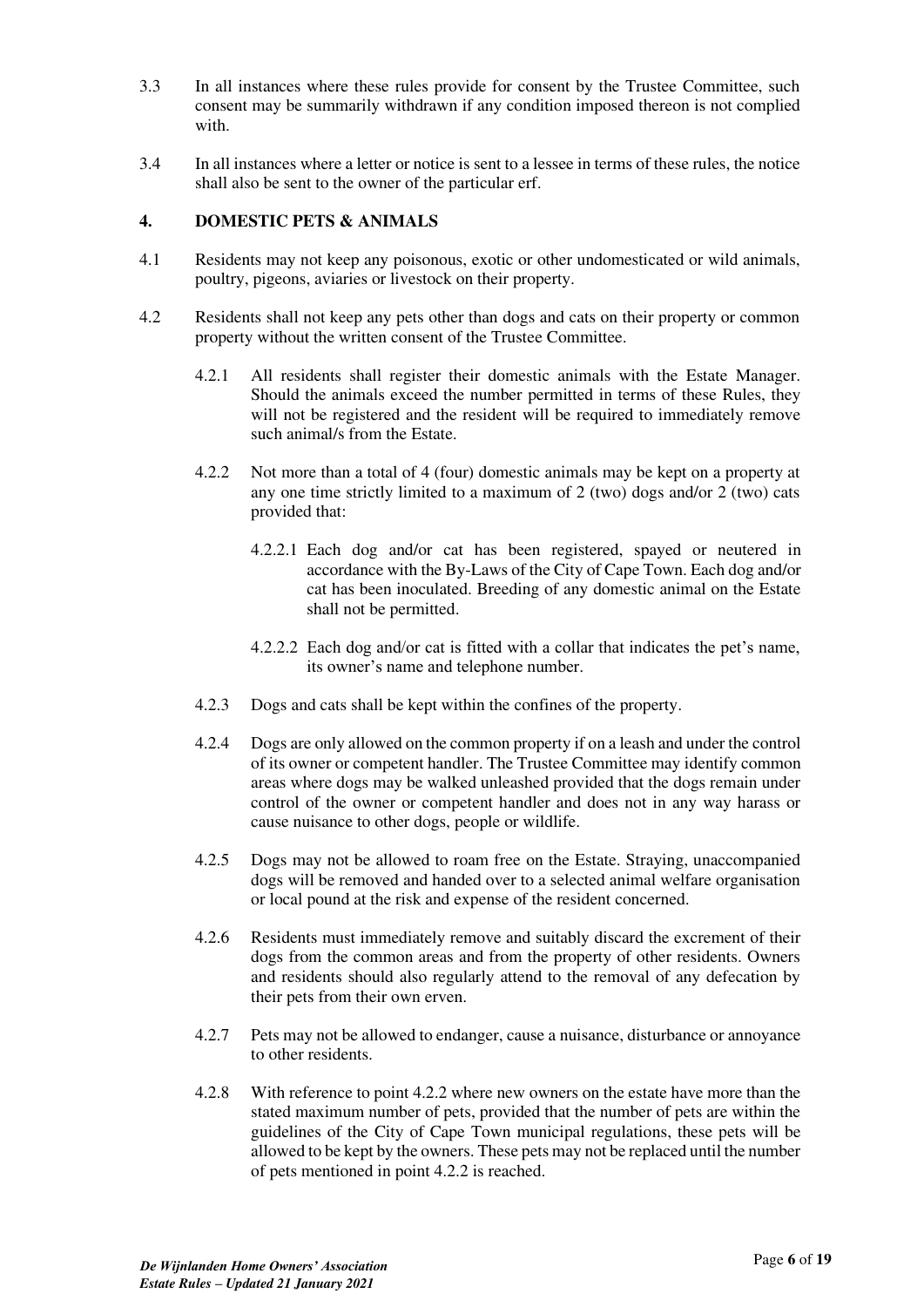- 4.2.9 Owners who walk their dogs on the common property shall at all times carry a disposable bag with them to allow for the removal of their dogs' excrement immediately and properly.
- 4.3 Should any animal or pet be adjudged by the Trustee Committee or its authorised representative (e.g. the Estate Manager) as being a danger or continual nuisance to other residents, the Association may procure its removal from the Estate, the costs of which will be recovered from the resident concerned in addition to any penalties which may be imposed thereon.
- 4.4 Residents shall be responsible for any damage or injury to property, persons or animals caused by their pets.
- 4.5 Visitors, workers or guests are not allowed to introduce any domestic animals to the Estate and the Trustee Committee may, through the Estate Manager or Security Personnel, insist on the immediate removal of such animals.
- 4.6 No dog may be left alone at a home for an extended period of more than a few hours. In the event of a resident of the Estate complaining in writing to the Association, the Board may make an order including that the dog shall, forthwith be removed from the Estate, which order shall be final and binding.

# <span id="page-6-0"></span>**5. REFUSE DISPOSAL AND LITTERING**

- 5.1 A resident shall for the purpose of having his refuse collected, place his refuse bin (wheelie bin) on his driveway on the days and at the times prescribed from time to time by the Trustee Committee. As soon as possible after the refuse has been collected, the refuse bin shall be returned to a suitable location not visible from the road.
- 5.2 Residents shall deposit their garden refuse in re-usable bags and place them on their driveways for collection on the days prescribed from time to time by the Trustee Committee. The number of refuse bags to be collected by the Home Owners Association will be limited to an amount set by the Trustees from time to time. Only plant material will be allowed in these bags.
- 5.3 A resident shall maintain refuse in a hygienic and dry condition.
- 5.4 No rubble, refuse or building material shall be dumped or discarded anywhere in the Estate.
- 5.5 All common areas, pathways and driveways must be kept clear of litter.
- 5.6 Burning of rubble anywhere in the Estate are not permitted.

# <span id="page-6-1"></span>**6. VEHICLES AND ROADS USAGE**

- 6.1 Parking is prohibited on all roads on the Estate except temporary parking is permitted for specific occasions or visits providing no obstruction is caused to other residents. No parking at any time is permitted on the common property other than the demarcated parking bays situated adjacent to the Clubhouse.
- 6.2 No truck, caravan, boat trailer, trailer or the like may be parked on any road, except for access registered construction vehicles.
- 6.3 No persons shall store any motor vehicle, caravan, boat, trailer or the like on any place on the Estate, including resident's own erven except in a structure approved by the Trustee Committee. None of the aforesaid may be left overnight on any road on the Estate.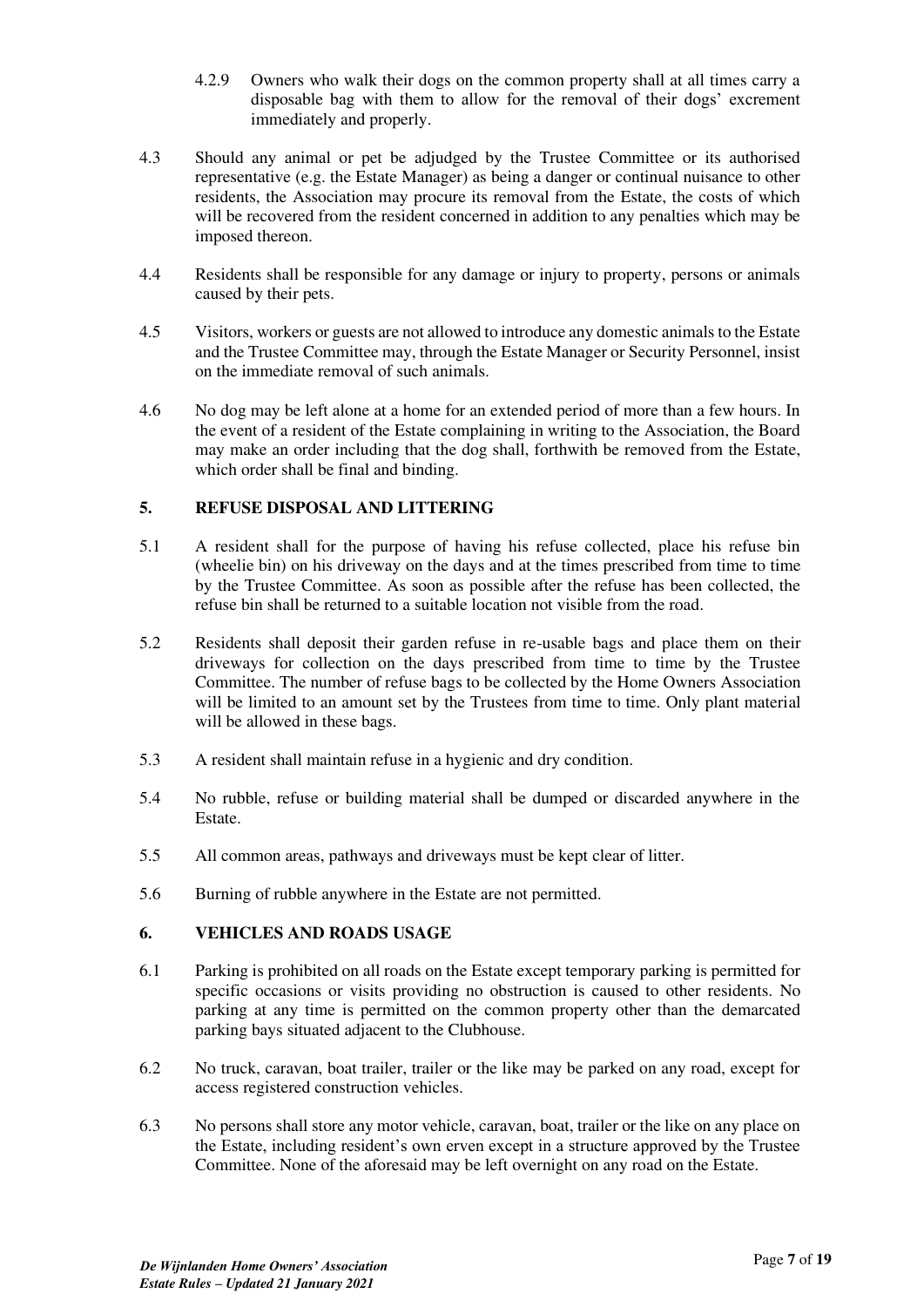- 6.4 Residents shall ensure that their vehicles do not drip diesel, oil or brake fluid on to the common areas or in any other way deface the common areas.
- 6.5 No resident may store a broken down vehicle or parts thereof or scrap of any nature on an erf or on the common property.
- 6.6 The Trustee Committee may cause to be removed or towed away, or the wheels to be clamped, at the risk and expense of the owner of the vehicle, including payment of a release penalty in respect of the release of the vehicle as determined from time to time by the Trustee Committee, any vehicle parked, standing or abandoned on the common areas in contravention of these rules.
- 6.7 No residents shall be permitted to dismantle or affect major repairs to any vehicle on any portion of the common areas or on an erf.
- 6.8 Residents and their family members, visitors, guests, workers and contractors shall adhere to the speed limit of 30 kilometres per hour whilst driving on any road in the Estate, and shall not drive their vehicles in a manner which is considered by a Trustee or the Estate Manager as negligent, reckless or dangerous. Regular speed limit enforcement will be conducted on the private roads of the Estate by an authorised and/or trained official appointed by the Trustee Committee. If an owner or resident or his family member, visitor, guest, worker or contractor drives a vehicle on any road in the Estate in excess of the speed limit or in a manner which is considered by a Trustee or the Estate Manager to be negligent, reckless or dangerous, a summary penalty may be imposed (as per Annexure A Schedule of Transgressions).
- 6.9 Residents shall when driving their vehicles keep a proper lookout for other vehicles and pedestrians and shall adhere to the provisions of the National Road Traffic Act 93 of 1996. No person shall drive a vehicle within the boundaries of the Estate without a valid driver's licence for that specific vehicle under his control.
- 6.10 No loud music may emanate from any vehicle on the Estate and the excessive hooting and revving of vehicles and/or driving a vehicle in an off limit area is prohibited.
- 6.11 Vehicles entering De Wijnlanden Estate will be limited to a maximum gross vehicle mass (GVM) of 10 000kg and a maximum length of 9,1 meter. No articulated vehicles will be allowed. Written permission in advance with motivation is required from the HOA or the Estate Manager for any vehicle in excess of these parameters to enter the Estate. The special permission vehicles, once approved, should enter the Estate through the Angels Way entrance. Transhipment could also take place at this gate where required.

#### <span id="page-7-0"></span>**7. ERECTION OF NEW BUILDINGS AND/OR STRUCTURES AND CHANGES, ALTERATIONS OR ADDITIONS TO EXISTING BUILDINGS AND/OR STRUCTURES**

- 7.1 All building or out-building additions to existing houses shall adhere to the De Wijnlanden Home Owners Association Design Guidelines and require approval in terms of the "builders conduct and building site development rules". No structural or aesthetic changes may be effected to a house and any pergola, sunscreen, photo voltaic (PV) cells or other addition may be made to a house without the written permission of the Trustee Committee.
- 7.2 No structures such as, but not limited to, flagpoles, fencing, Wendy Houses, car ports, water tanks, external air conditioner units or anything similar may be erected on an erf without the written permission of the Trustee Committee. In the event that anything has been erected or done on an erf or building which in the sole discretion of the Trustee Committee is aesthetically displeasing or undesirable when viewed from the outside of the house, may be dealt with by the Trustees in such a manner as they deem fit.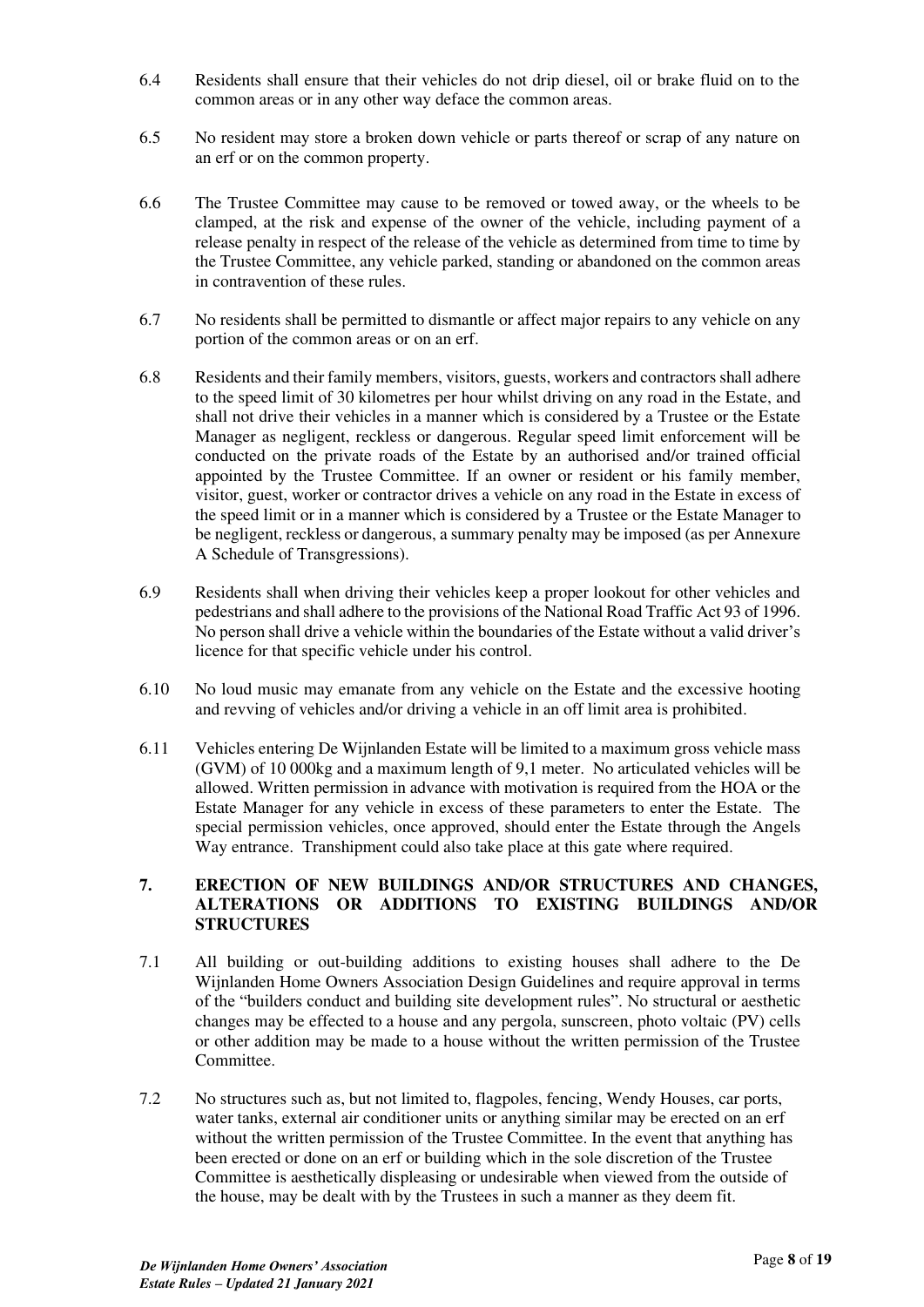- 7.3 Pools that are not permanent structures and sunk into the ground are only permitted from 15 November to 15 March provided it is as far as is practically possible placed in a position not visible from the road.
- 7.4 All external air-conditioning condenser units and ducting shall not be visible from the road elevation of the property and shall be placed at ground level. Where this cannot be achieved (inter alia due to the lay-out of the house on the property) the units should be hidden from view through an approved mechanism or an approved cover that does not distract from the overall harmony of design in the estate. Ducts and covers should also be painted in the colour of the house. In the case where the owner wishes to install an external air conditioner or water tank or any other structure referred to in section 7.2 of the Estate rules, the owner shall submit to the Estate Manager for approval by the Trustees a sketch plan indicating where the structures will be placed and indicating how the relevant rules and design manual requirements will be met. The Estate Manager will make a template for this application available for your use.
- 7.5 Screening of building sites, in absence of an existing boundary wall or fence.
	- 7.5.1 The building site shall be screened of and secured by shade netting, to the following specifications.
	- 7.5.2 1700mm high, 80% Green fixed with 22mm by 44mm pine strips to 79mm x 125mm x 3000mm CTC gum poles.
	- 7.5.3 Gum poles planted in concrete footing.
	- 7.5.4 Net to be kept in place with 3 horizontal, evenly spaced strands of 2.5mm.
	- 7.5.5 The prescribed shade netting must be maintained at all times.
	- 7.5.6 A 6 meter wide gate will be permitted but must be closed and secured after hours.

#### <span id="page-8-0"></span>**8. MAINTENANCE**

- 8.1 Each owner shall maintain the buildings, outbuildings, boundary walls, retaining walls, fences and other structures on his erf in a neat and tidy condition and in a state of good repair. Quarterly aesthetics inspections will be conducted and should the owner fail to comply with written notices, HOA consent required for property transfers, will be withheld, until such time the owner complies.
- 8.2 Each owner and resident shall
	- 8.2.1 maintain their garden to a standard acceptable to the Trustee Committee and in compliance with the Design Guidelines and maintain the common property verges bordering the road in a neat condition;
		- **EXECUTE:** Fences and walls abutting common areas, groves, eco belt and vineyard must be kept clear of tall grass, and weeds up to 2 meters beyond such boundary fences and walls.
		- Gravel verges (no grass) are to be kept weed free and the plastic or weed guard is to be kept covered by the gravel.
		- Pathways and driveways are to be kept free of weeds and debris.
		- Grass verges and lawns are to be regularly mowed and kept free of leaves and debris.
		- Grass edges and bed edges are to be cut and kept neat.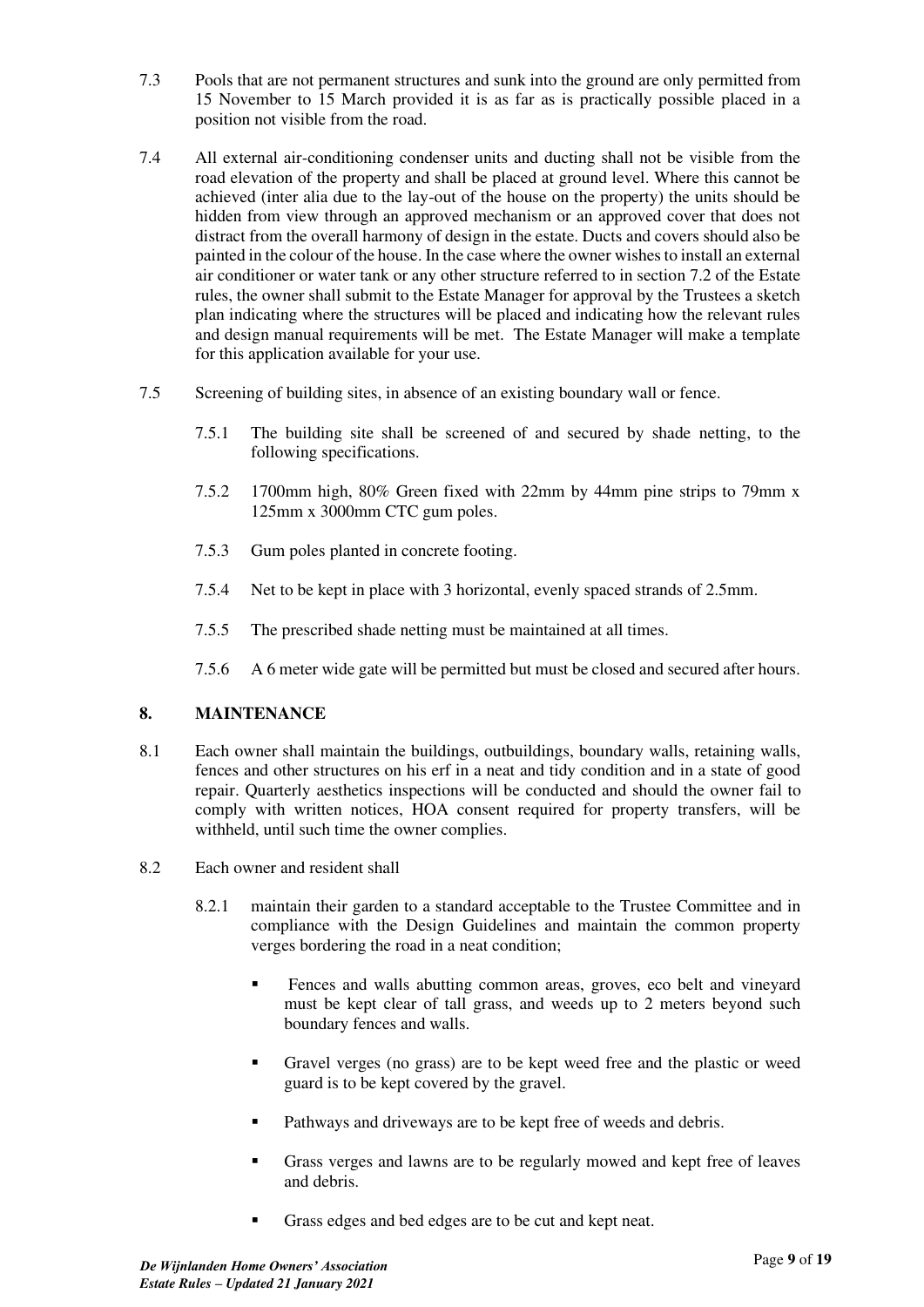- Length of artificial lawn must be between 20mm and 40mm, and according to the selected (green) colours of the samples held at the clubhouse with the Estate Manager. In addition, such lawn may be installed on the street side of the house, between the house and the street verge, but not beyond the property boundary line as any estate or municipal excavations will not cover repairs to such. All installations shall be performed professionally, and preagreed with the estate manager by means of a diagram and confirmation of the installer.
- No colourful ornaments / benches to be placed on the verges. The estate is aiming for natural earthy tones to create an overall cohesive look, in line with Cape Vernacular style, and between neighbours.
- 8.2.2 in respect of a vacant stand keep it neat and the foliage cut short.
- 8.2.3 where the property abuts the perimeter electric fence, ensure there is no plant growth or obstruction whatsoever within a distance of 0.5 metre of the fence.
- 8.3 If an owner fails to adequately maintain a vacant erf in terms of clauses 8.1 and 8.2 above, despite being giving 14 days' notice to do so, the Trustee Committee may elect to remedy the situation at the expense of the owner.
- 8.4 The removal of or cutting down of trees is generally not permitted, however, in exceptional circumstances an Owner may apply in writing for permission to do so from the Association, who shall have the authority to make such decision in its sole discretion.
- 8.5 Owners may not extend any part of their garden into any Common Property such as verges, open spaces and the like without the express approval of the Association in writing.

# <span id="page-9-0"></span>**9. SIGNS AND NOTICES**

- 9.1 No owner or resident shall place any sign, notice, billboard or advertisement of any nature whatsoever on any part of the common area or erf, without the prior written consent of the Trustee Committee. The Trustee Committee may remove any unauthorised sign, notice, billboard or advertisement at the risk and expense of the owner or resident concerned.
- 9.2 No Estate agents boards are permitted at the entrance to the Estate or in any windows facing the entrance or on any erf or common property on the Estate.
- 9.3 All properties must display the road number in a prominent and visible position with each digit measuring a minimum height of 13 centimetres.

# <span id="page-9-1"></span>**10. LAUNDRY**

- 10.1 The washing of garments, household linen or general washing of any nature may only be performed inside a house and no washing may be undertaken in any dam or pool.
- 10.2 Washing lines should be obscured from the view of other residents and washed items only may be hung out to dry within a screened drying yard.

#### <span id="page-9-2"></span>**11. STORAGE OF INFLAMMABLE MATERIAL AND OTHER DANGEROUS ACTS**

An owner or resident may not store any flammable, hazardous, dangerous or harmful substance in his house or on his property with the exception of certain products or substances, such as lawnmower fuel, paint cleaning solvents and fertilizers as may be reasonably required for domestic use in quantities not exceeding 10 litres.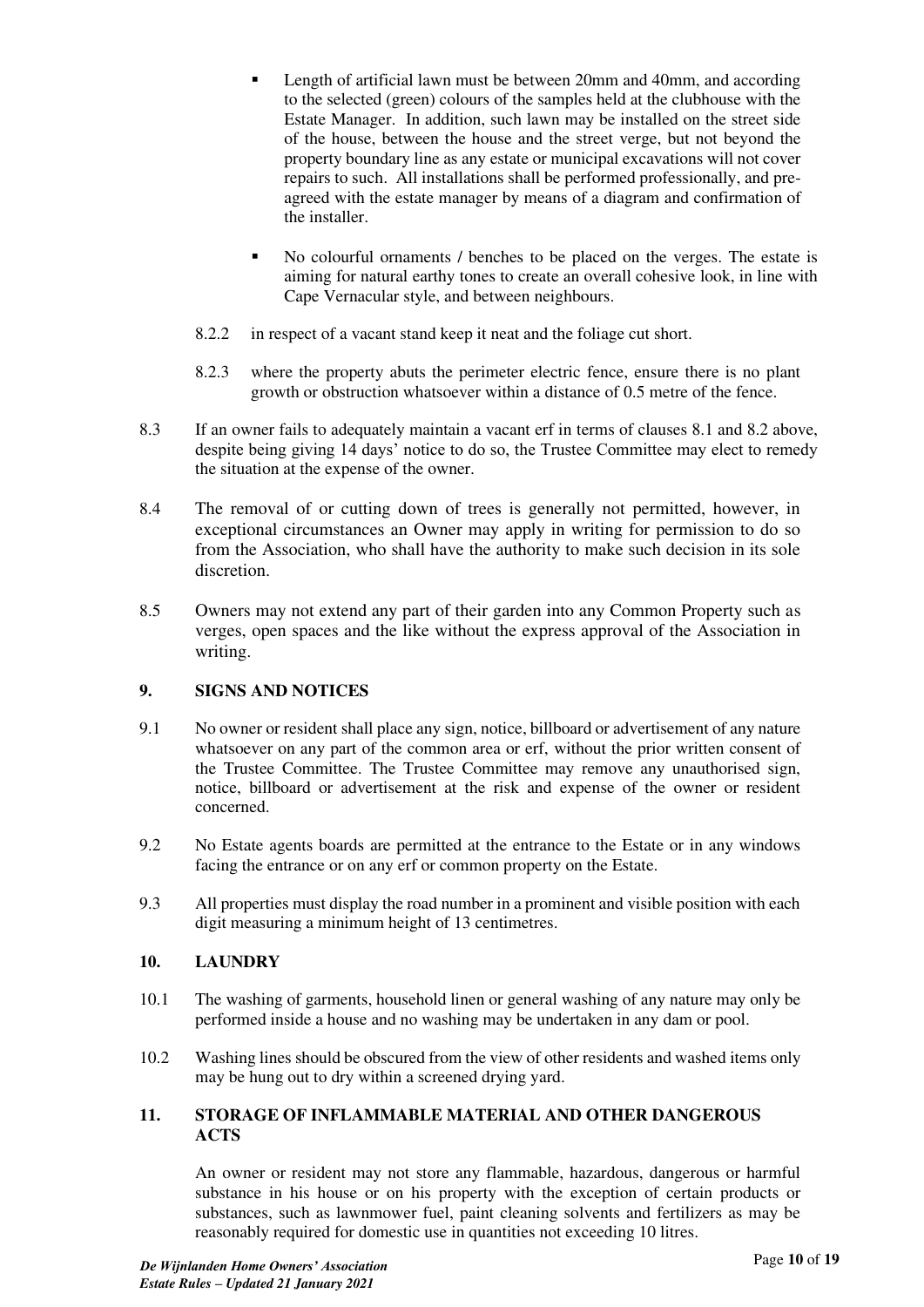# <span id="page-10-0"></span>**12. SALE OF ERVEN**

No owner shall sell or transfer his erf without the written consent of the Association.

# <span id="page-10-1"></span>**13. LETTING AND OCCUPANCY OF DWELLINGS**

- 13.1 All tenants and other persons granted the right of occupancy by an owner is obliged to comply with these Rules, notwithstanding any provision to the contrary or the absence of any provision contained in any lease or grant of right of occupancy and must sign acknowledgement, understanding and acceptance of the Rules.
- 13.2 An owner shall complete a Tenant Registration Form in respect of all persons granted the right of occupancy providing names of all tenants, contact details, vehicle registration numbers, access control serial numbers, animals and period of lease prior to taking occupation.
- 13.3 An owner may not let his property for periods less than 6 days as this comprises a commercial activity which is prohibited in terms of clause 13.4 below.
- 13.4 Owners and residents shall use their houses for residential purposes only and may not use or allow their properties to be used to conduct a business, trade, guesthouse, bed-and breakfast establishment or any other form of accommodation facility. Special Permission in writing must be obtained from the Trustee Committee should an owner and/or resident conduct any business or trade from such a property.
- 13.5 A property shall be used for the living accommodation of a single family household. In this context 'family' means a single person maintaining an independent household, or two or more persons directly related by blood or partnership or no more than four unrelated persons maintaining a common household. Special permission in writing must be obtained from the Trustee Committee to request leniency on the definition of "family".
- 13.6 No owner or occupier may permit more than 2 (two) persons per bedroom to reside in any dwelling on a permanent basis.
- 13.7 Each owner will be held responsible for the actions of all lessees and other residential occupiers of his property on the Estate.

# <span id="page-10-2"></span>**14. ACCREDITED AGENTS**

- 14.1 An owner shall manage the sale, transfer or lease of his property personally, or may appoint a qualified and accredited professional Estate Agent to do so on his behalf.
- 14.2 An Estate agent appointed in terms of clause 14.1 shall register with the Estate Manager as appointed agent prior to marketing the property.
- 14.3 The Estate Manager will provide the registered agent with the Constitution of the Estate and related documents (Rules of the Estate and Design Rules).
- 14.4 The registered Estate Agent (or the owner where he is the direct seller) will in writing undertake to the Estate Manager to give prospective buyers or tenant copies of the documents listed in 14.3 prior to any offer to purchase or rent is made
- 14.5 The Estate Manager will, with the consent of the owner, enrol the registered agent as regular visitor to facilitate easier access to the Estate if so requested.
- 14.6 The registered Estate agent (or owner where he is his own agent) should also ensure that tenants comply with the provisions of the Rental Housing Act No 50 of 1999 (as amended) where applicable.
- 14.7 Estate Agents who are not enrolled as regular visitors must have the prior approval of the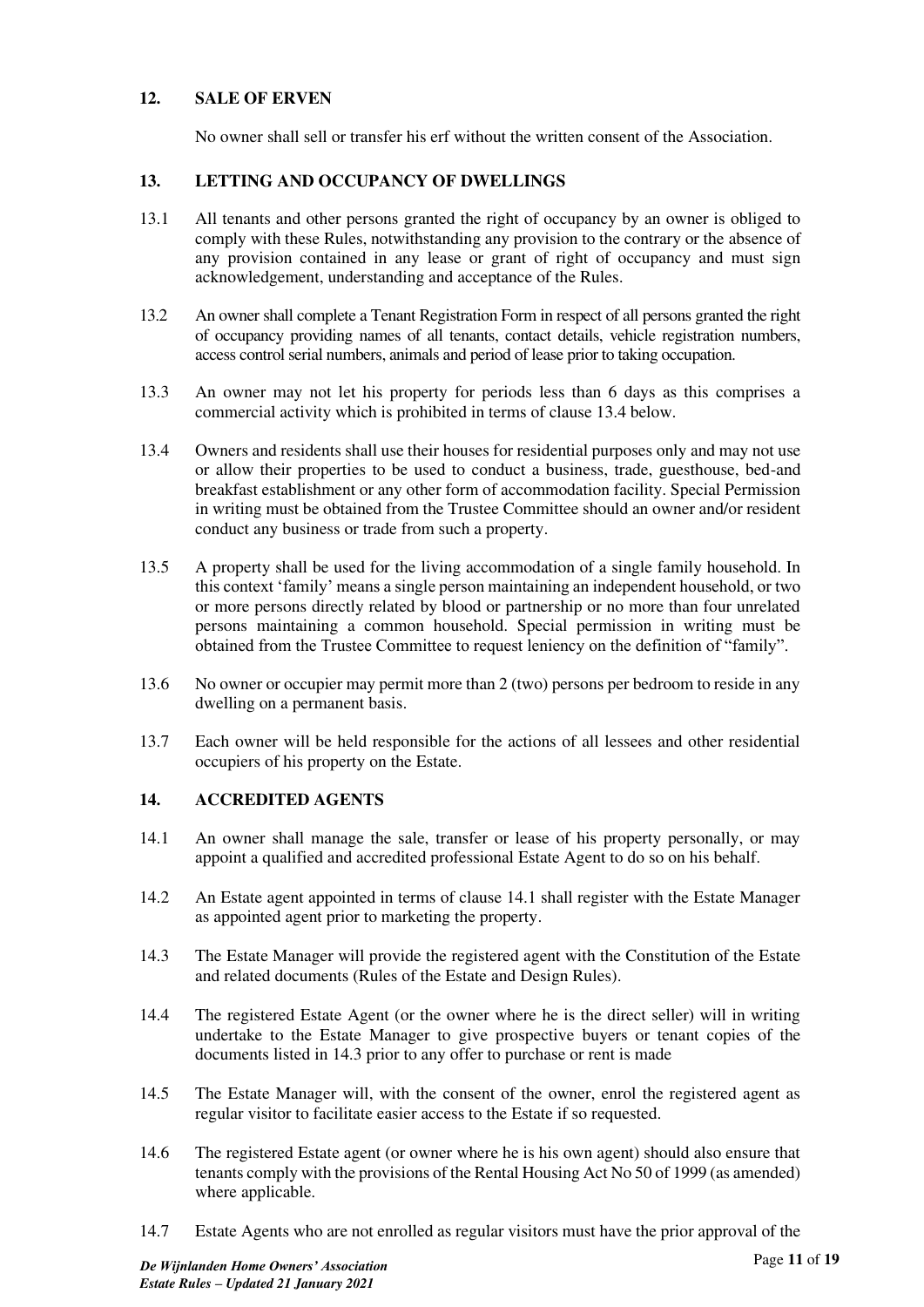owner before entering and they must provide their full credentials and contact details to Security who will follow normal access control procedures in admitting them to the Estate.

- 14.8 The Estate Agent or the owner must meet interested buyers at the main gate in order to affect entry to the Estate.
- 14.9 In the case where an Estate Agent or the owner fails to carry out any of his obligations in terms of clause 14, the owner will be held responsible and a penalty charge as prescribed may be levied against the owner.

#### <span id="page-11-0"></span>**15. ERADICATION OF PESTS AND HEALTH REGULATIONS**

- 15.1 A resident shall keep his house free of rats, mice, cockroaches, white ants, borer and other wood destroying insects and shall ensure that the activities inside his house, on his erf and the common areas comply with the municipal health regulations.
- 15.2 No animal, bird or any living thing may be slaughtered in a house or on an erf or on any part of the common property. No meat or fish may be hung out to dry on an erf or any part of the common areas.

#### <span id="page-11-1"></span>**16. NOISE, NUISANCE OR DISTURBANCE**

- 16.1 No Owner or resident shall cause or permit to be caused a disturbance by shouting, screaming or making any other loud or persistent noise or sound, including amplified noise or sound, or shall use any offensive, obscene, injurious or unbecoming language on his erf or on the common property at any time. In particular owners and residents shall maintain quietness on the estate between the hours of 23h00 and 07h00 on weekdays.
	- 16.1.1 No Owner, resident or their employees shall be permitted to use any noisy machinery including but not limited to lawn mowers, chainsaws, lathes and woodworking machinery before 09h00 or after 17h00 on Saturdays, or before 09h00 or after 13h00 on Sundays.
- 16.2 A resident shall not use his house or erf or the common areas or permit it to be used in such a manner or for such purpose as shall cause a nuisance to another owner or resident. For the purpose of this rule, "nuisance" means any act, omission or condition, which in the Trustee Committee's sole opinion is offensive, injurious or dangerous to health, materially interferes with the ordinary comfort, convenience, peace or quiet of residents, or which adversely affects the safety of the residents, having regard to the reasonable nature of the activities in question in the house or on the erf or common areas concerned, and the impact which results from these activities, and the noise related to these activities.
- 16.3 The horns of vehicles may not be sounded at any time in the Estate, except as a warning of imminent danger or in case of an emergency.
- 16.4 No fireworks or crackers may be lit or exploded in the Estate.
- 16.5 No pellet guns may be fired on the Estate.
- 16.6 No firearm or weapon may be discharged in the Estate, except in self-defence or for related purposes.
- 16.7 Skate boards, roller skates, roller blades or similar items used on the roads are done at the sole risk of the person engaging in such activities. The HOA will not accept any liability for any injuries or other harm caused by such activities.
- 16.8 Traffic rules as laid down in local or national legislation applies on all roads on the estate unless where any additions thereto are mentioned in the estate rules.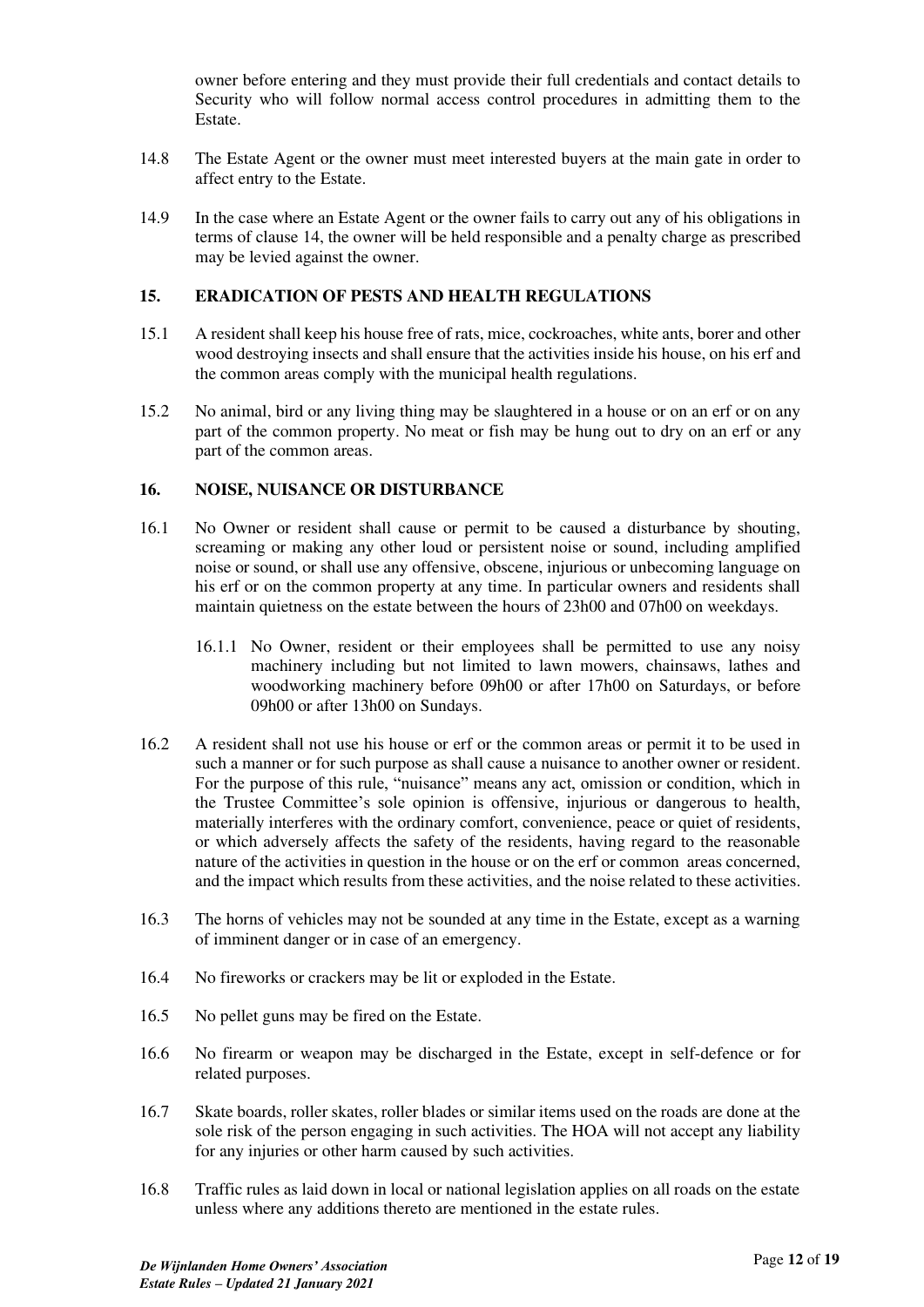- 16.9 No driving of quad bikes and/or any off road motor cycle will be permitted anywhere in the Estate.
- 16.10 Due to the South African Civil Aviation Authority (CAA) regulations which exclude drone use within 10km of an airport, and De Wijnlanden falling within the controlled airspace of the Cape Town International Airport, no drone or Remotely Piloted Aircraft may be flown in or over the estate.

# <span id="page-12-0"></span>**17. COMMON AREAS, GROVES AND ECO-BELT**

- 17.1 Residents shall comply with the following provisions and the conditions imposed from time to time by the Trustee Committee in respect of the usage of the common areas, groves, eco-belt and amenities of the Estate:
	- 17.1.1 Residents shall use and enjoy the common areas, groves, eco-belt and amenities in such a manner as not to unreasonably interfere with the use and enjoyment thereof by other owners or residents.
	- 17.1.2 Residents shall respect the privacy of residents whose properties front onto the common areas and amenities.
	- 17.1.3 Noise must be kept to a minimum so as not to disturb other residents, waterfowl, birds and animals.
	- 17.1.4 The trapping, shooting, harassing, disturbing, destroying or in any way harming of the waterfowl, birds or animals in the Estate is prohibited.
	- 17.1.5 Residents shall not interfere with the plant vegetation on the common areas or with the irrigation system of the Association. No trees or plants may be removed or replaced on the common areas, without the written authorisation of the Trustee Committee. Residents shall not in any way damage the common areas, groves, eco-belt and amenities.
	- 17.1.6 No water sport or watercraft is allowed on the dams, unless specifically authorised by the Trustee Committee and subject to compliance with the conditions imposed by the Trustee Committee.
	- 17.1.7 No swimming is allowed in the dams and pets are not allowed to enter water features unless specifically authorised by the Trustee Committee and subject to compliance with the conditions imposed by the Trustee Committee.
	- 17.1.8 Fishing in the dams may be allowed subject to compliance with the reasonable conditions that may be imposed from time to time by the Trustee Committee.
	- 17.1.9 Littering or discarding of any item whatsoever on common areas should only occur within the receptacles provided.
	- 17.1.10 Driving of unauthorised vehicles in an off-limit area is not permitted.
- 17.2 No resident shall cause or permit the destruction or degradation of the environment.
- 17.3 Any Community buildings and facilities, as and when provided, are for the recreational use of all estate residents and their guests only.
- 17.4 The facilities may not be used by outsiders, nor may they be used by anyone for financial gain without Trustee approval, or for political or religious gatherings.
- 17.5 The lighting of fires in any open space on the Estate is prohibited unless for the express purpose of braaiing at an authorised function or at an ordinary residential activity, and provided the braai is in a proper receptacle/burner specifically built for that purpose.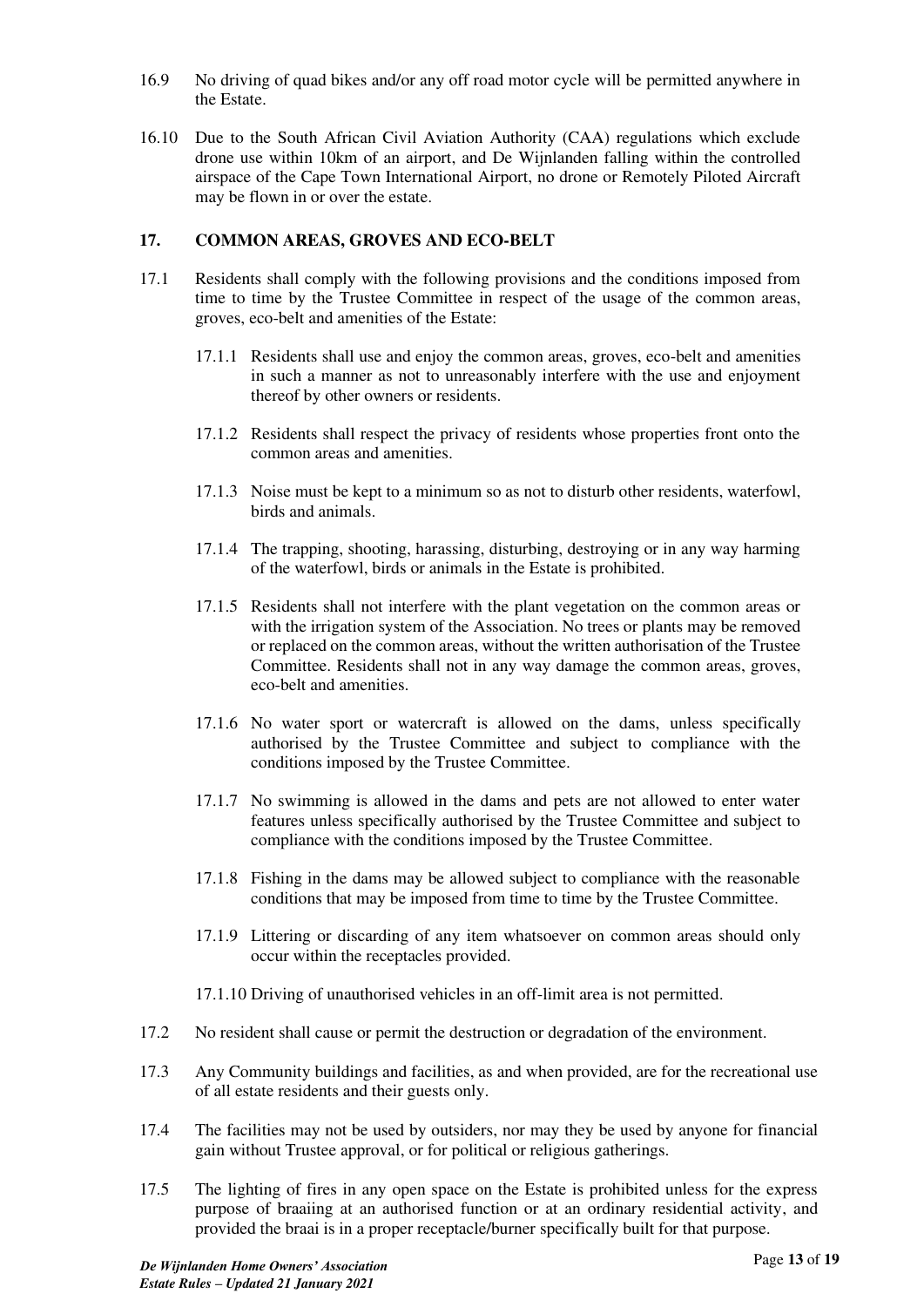- 17.6 Disturbing, collecting or destroying of any plant material is prohibited except by authorisation from the Association.
- 17.7 Disturbing, harming or destroying any wild animals or birds is prohibited. (Fauna & Flora)
- 17.8 In the event of wild animals becoming a nuisance; the problem should be brought to the attention of the Association although this does not infer that any animals will be automatically removed from the Estate.
- 17.9 The use of any of these areas in a manner or through conduct which may unreasonably interfere with the use and enjoyment thereof by other persons or in such a way as to cause a nuisance, which may detrimentally affect the amenity of such space, is prohibited.
- 17.10 Littering or discarding of any item whatsoever on the Estate is prohibited except in receptacles specifically provided therefore.
- 17.11 The polluting of any lake, dam, waterway, pond or stream is prohibited.
- 17.12 Pets may not be allowed to enter the dams or water features.
- 17.13 Residents, visitors, and occupants are prohibited from feeding wildlife.
- 17.14 No building rubble, refuse or unwanted articles or material of any nature may be dumped on Private Open Spaces or Common Facilities.
- 17.15 No trees or plants may be removed from or planted on Private Open spaces without the written prior permission of The Association.
- 17.16 No trees, plants or groundcover may be removed from the sidewalk without permission from the Association. Landscaping should not interfere with pedestrian traffic or obscure the vision of motorists and structures such as fountains, large pot plants and planters may not be built or erected on sidewalks outside the building line boundary.
- 17.17 Residents must ensure that declared noxious flora is not planted or growing in their garden.
- 17.18 Swimming pool water may not be emptied into roads but must be channelled into the sewer system or as directed by the association or Local Authority.
- 17.19 Any form of tampering or removal of any vegetation or animal in the Estate is prohibited.
- 17.20 The collection of wood, even when derelict, is strictly prohibited.
- 17.21 Slaughtering of animals, birds or reptiles is prohibited.
- 17.22 Burial of carcasses anywhere on the property is not permitted and their disposal shall be the responsibility of the Owner through private arrangement with the Local Authority and the cost thereof shall be for the Owner.
- 17.23 Lighting or letting off of any form of fireworks is prohibited at all times.

# <span id="page-13-0"></span>**18. CLUBHOUSE AND AMENITIES**

- 18.1 Residents shall comply with the reasonable conditions imposed from time to time by the Trustee Committee with regard to the usage of the Clubhouse, tennis court, squash court and amenities.
- 18.2 Residents shall make prior arrangements with the Estate Manager and pay the requisite deposit to him to make use of the Clubhouse for their own functions. The owner or resident concerned shall keep the Clubhouse in good stead for his usage period and shall clean the premises after use and return the key by 12h00 the next day to Security.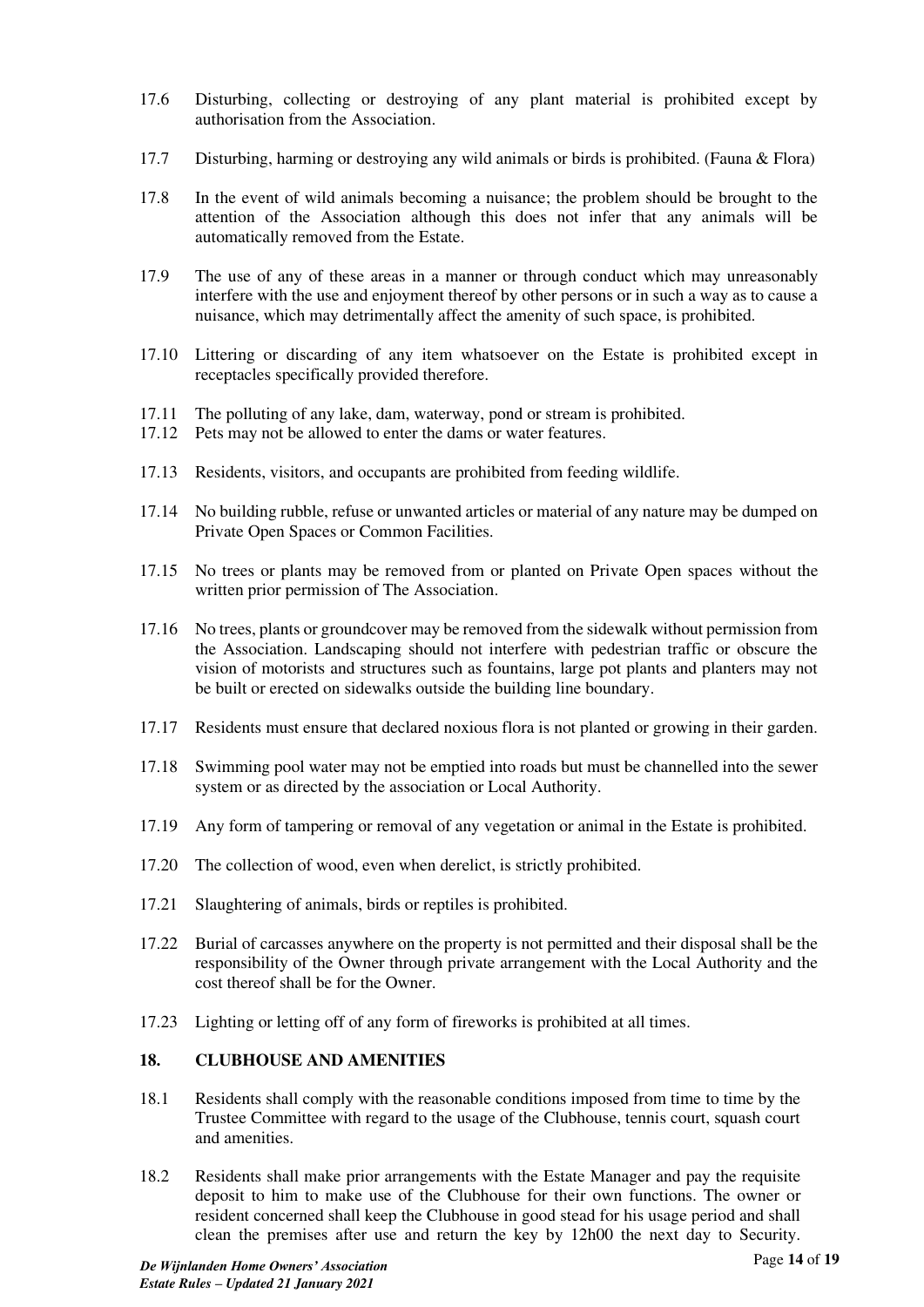The Clubhouse and amenities may not be utilised for pre-arranged or formal functions or meetings by any organisation or group of persons, other than the Association or its members in their personal capacities, without the prior written consent of the Trustee Committee.

- 18.3 The Clubhouse, tennis court, squash court and amenities are reserved primarily for the use residents, but such facilities may be used by the visitor or guest of a resident, if accompanied by him.
- 18.4 Residents shall make bookings for the tennis court and squash court on the prescribed forms on the Clubhouse notice board.

#### <span id="page-14-0"></span>**19. OBLIGATIONS WITH REFERENCE TO PERIMETER FENCE**

- 19.1 Owners of erven situated adjacent to the perimeter fence shall not build on the access servitude of 2 metres, or otherwise restrict access to the perimeter fence by a Trustee, Estate Manager or by Security.
- 19.2 Residents and occupants of erven situated adjacent to the perimeter fence, are obliged to allow a Trustee, Estate Manager and/or Security reasonable access to the fence in order to inspect the fence when required.
- 19.3 Owners or residents of erven situated adjacent to the perimeter fence shall keep the fence clean and clear from grass and plants, and must notify a Trustee or the Estate Manager of any problems with reference to the perimeter fence. Trees, shrubs or plants that in the opinion of the Trustee Committee are likely to interfere with the proper functioning of the security system may not be planted in close proximity to the perimeter fence.
- 19.4 Any occupier seeing an intruder or a breach in the perimeter fence should immediately notify Security.

# <span id="page-14-1"></span>**20. SECURITY, SAFETY AND RISK**

- 20.1 Residents shall at all times ensure that the security and safety of other residents and their property is preserved and shall comply with the security measures imposed from time to time by the Trustee Committee. All Persons enter the Estate at their own risk and make use of the amenities at their own risk.
- 20.2 All visitors shall complete the register at the main gate and obtain telephonic clearance from the owner or resident before Security will allow them to enter the Estate if an access code has not been acquired beforehand. Personal exit code or pre-allocated access code only may be used by visitors leaving the Estate.
- 20.3 Residents requiring the services of furniture removal vans must obtain a clearance permit from the Estate Manager to enable the vehicle to gain access to the Estate.
- 20.4 Sales people will not be allowed entry other than by prior appointment with the owner or resident as advised to Security.
- 20.5 No casual visitors will be allowed entry to the Estate under any circumstances.
- 20.6 Residents shall meet incidental workers or gardeners at the main gate to arrange entry to the Estate. Exit will be affected in the same way.
- 20.7 Residents shall register their permanent gardeners, domestic workers, au pairs, drivers and medical nurses with Security at the main gate and complete the necessary forms as prescribed by the Trustee Committee. Such registered worker may then proceed on foot between the main gate and the place of work but must do so directly and similarly proceed to the main gate on exiting the Estate. Residents shall inform Security if and when the services of permanent gardeners, domestic workers, au pairs, drivers and medical nurses are terminated.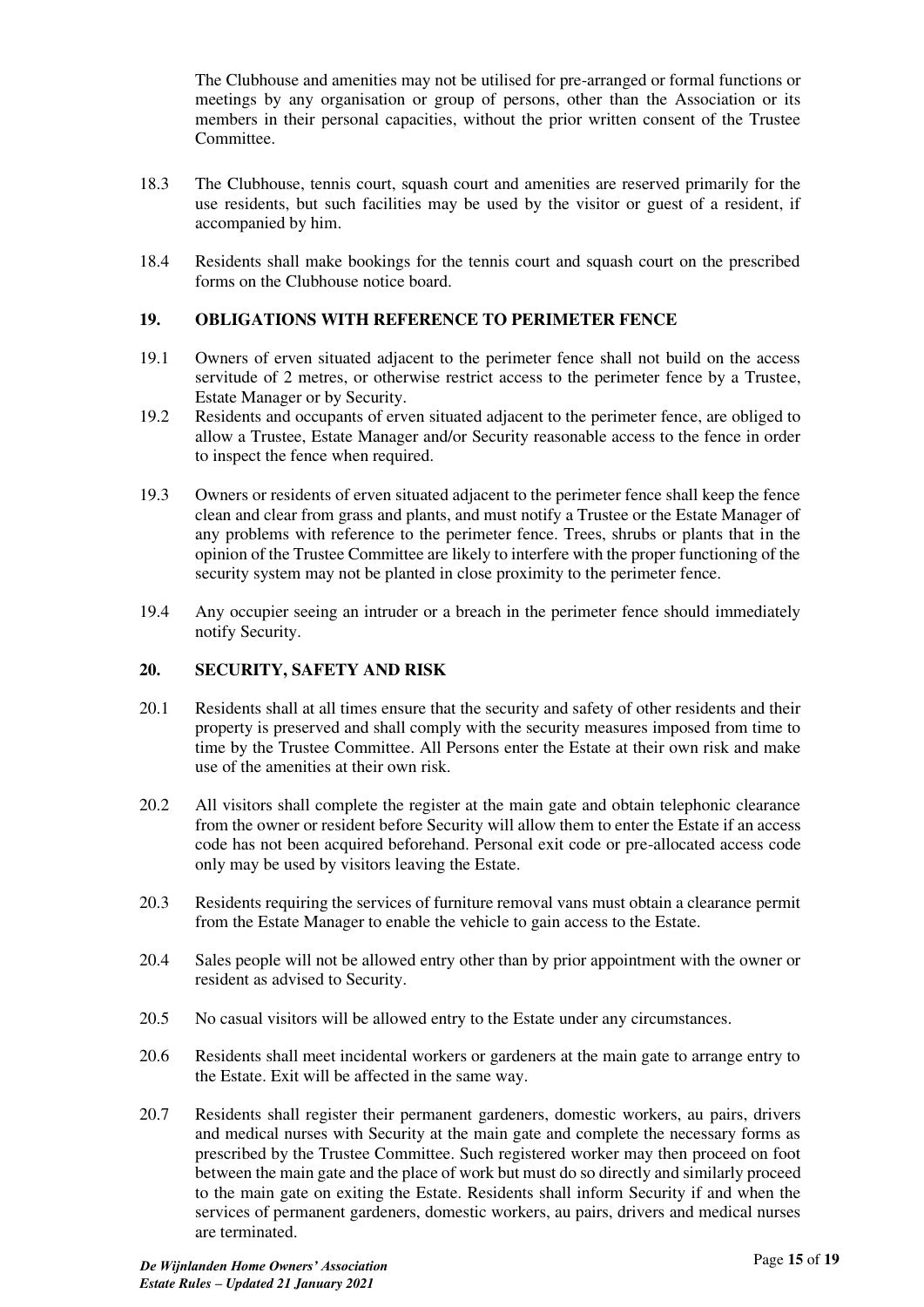- 20.8 Random searches may be performed on non-residents by the Security personnel from time to time with the consent of the person. Residents shall supply a letter of authorisation permitting non-residents to take out goods and articles given to them.
- 20.9 Owners shall ensure that their contractors are registered with Security and shall furnish Security with the name or company name of the contractor, an all-day contact number of responsible person, the office telephone number, fax number, e-mail address, vehicle registration number, names and Identity numbers of all employees and workers. Should any of the required information not be available, the contractor or his employees or workers will not be allowed access to the Estate
- 20.10 Upon every entry to the Estate by a building contractor, all the employees and workers will individually be checked in at the main gate. Upon each such entry to and exit from the Estate, Security will ensure that each and every person on the building contractor's vehicle including the driver is accounted for.
- 20.11 All contractors and their employees and workers must enter and exit the Estate by vehicle and no one will be allowed entry or exit on foot. Security has the authority to inspect the vehicles of any contractor and gardener or domestic employee or HOA general worker upon entry and/or exit from the Estate. Security has the authority to search the person of any contractor, or his employee or worker and gardener or domestic employee and HOA general workers upon entry and/or exit from the Estate.
- 20.12 No contractor or his employee or worker may wander freely on the Estate. Contractors, employees and workers will be regarded by Security as site specific and may at any time be challenged by Security. The movement of a contractor and his employees or workers between sites from the main gate must at all times be by vehicle. A contractor or his employee or worker caught walking on the Estate will be removed by Security. Notwithstanding the foregoing, an employee or worker of a contractor may be permitted to cycle to a site, if issued with a permit by Security. Any worker cycling without a permit will be removed from the Estate by Security.
- 20.13 No contractor's vehicles entering the Estate will be allowed to be overloaded with personnel or material. No personnel will be allowed to hang on to any moving vehicle or other equipment. The speed limit of 30 kilometres per hour is to be strictly adhered to by the contractor, his employees and workers on the Estate. Any vehicle that exceeds the speed limit or drives in any manner considered as dangerous by a Trustee or the Estate Manager on more than one occasion will be subject to a penalty or be barred from future entry.
- 20.14 Security may at their discretion require any laden vehicle to enter the Estate through the service entry gate. Extra-heavy vehicles or vehicles carrying extra-heavy loads (such as brick delivery vehicles) shall enter the Estate through the service entry gate, by prior arrangement between the contractors with Security. Extra-heavy vehicles shall observe a speed limit of 20 kilometres per hour when driving on the Estate.
- 20.15 Should any contractor, or his employee or worker or any other worker not adhere to these rules, he may, at the discretion of the Estate Manager or Security (with post-facto verification by a Trustee Committee member), summarily be forbidden entry to the Estate.
- 20.16 No "tailgaiting" is allowed i.e. gaining unauthorised access into the Estate by slipping under the boom or through open security gate which was raised or opened to allow previous person or vehicle.
- 20.17 No resident shall treat Security personnel and/or an HOA Official or general worker in an abusive manner. Abuse of guards by residents in any manner whatsoever will not be tolerated and is strictly prohibited.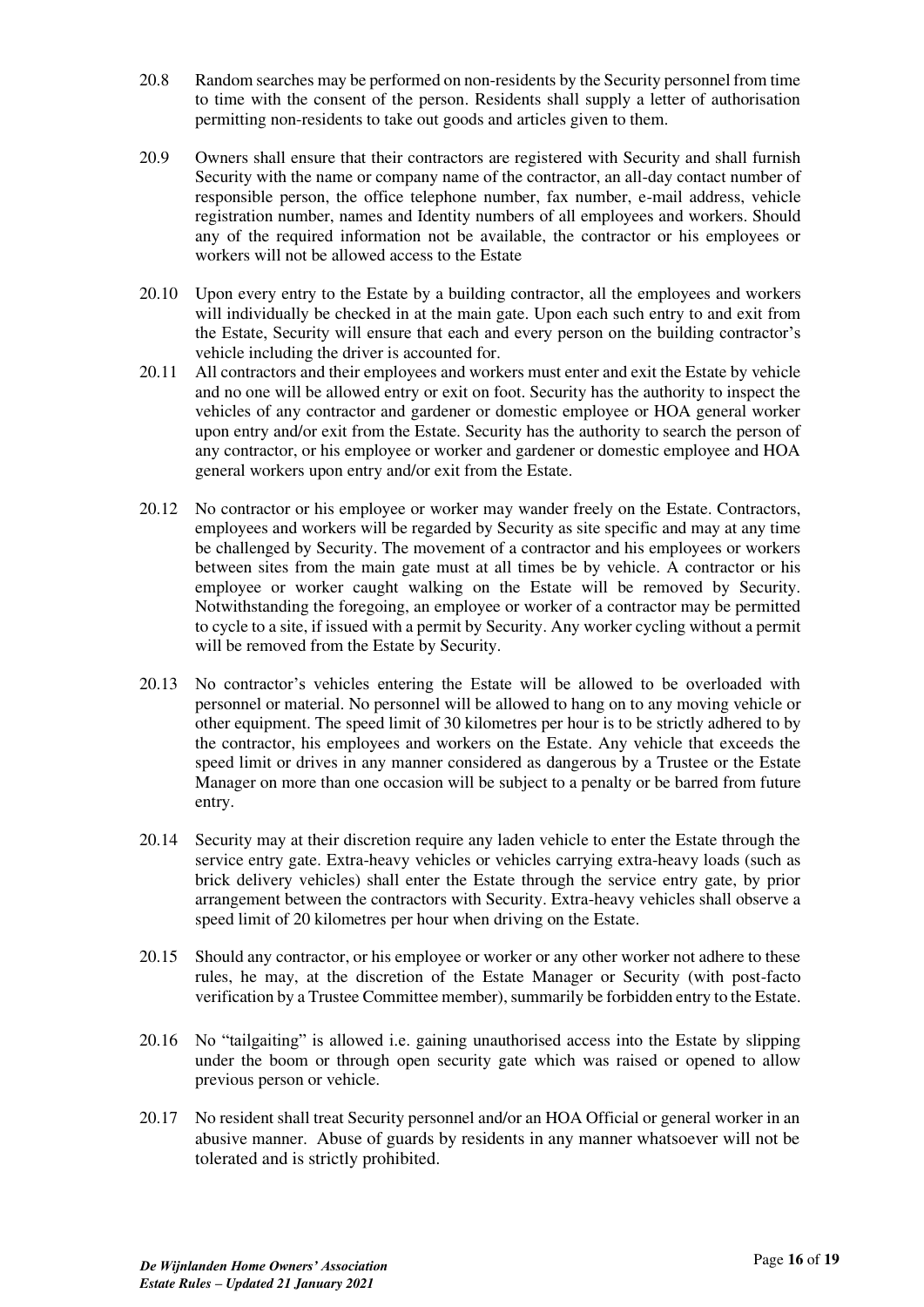# <span id="page-16-0"></span>**21. WORKERS AND CONTRACTORS**

- 21.1 Owners shall ensure that their workers and contractors adhere to these rules and the Builders Conduct and Building Site Development Agreement, if applicable.
- 21.2 The consumption of alcoholic beverages or use of drugs by any worker or contractor or the employee or worker of a contractor on the Estate will not be tolerated.
- 21.3 Any worker found in possession of alcoholic beverages or drugs or seemingly under the influence of alcohol or drugs will be summarily escorted from the Estate at the discretion of a Trustee, the Estate Manager or Security and will not be allowed entry in the future. In the event a decision by a Trustee, the Estate Manager or Security is contested, the relevant person must still leave the Estate and may not return until the appeal has been considered and a decision has been given by the Trustee Committee.
- 21.4 No contractor shall be allowed on the Estate after working hours being:-
	- 21.4.1 Weekdays (Monday to Friday) from 07h00 to 18h00
	- 21.4.2 Saturdays (other than public holidays) is allowed only by prior arrangement with the Estate Manager (in writing before 12H00 on a Friday).
- 21.5 No contractor is allowed on the Estate on Public Holidays or on Sundays.

# <span id="page-16-1"></span>**22. EMPLOYEES OR OFFICIALS OF THE ASSOCIATION**

No resident may interfere with the work or duties of an employee or official of the Association. Formal advices or complaints must be lodged with the Estate Manager in preference, otherwise with a Trustee and must be put in writing.

#### <span id="page-16-2"></span>**23. IMPOSITION OF ORDINARY PENALTIES ON OWNERS OR RESIDENTS**

- 23.1 If the conduct of an owner or resident or his family member, visitor, guest, employee or contractor constitutes a nuisance in the opinion of the Trustee Committee, or a contravention of these rules, the Trustee Committee may furnish the owner or resident (where applicable) with a written notice. In the notice the particular conduct, which constitutes a nuisance, must be adequately described or the estate rule that has allegedly been contravened must be clearly indicated, and the owner or resident (where applicable) must be warned that if he persists in such conduct or contravention, a penalty will be imposed on him.
- 23.2 If the owner or the resident (where applicable) nevertheless persists in the particular conduct or in the contravention of the particular rule, the Trustee Committee may by written notice impose an ordinary penalty on the owner or resident (where applicable).
- 23.3 The ordinary penalty imposed in terms of sub-rule 23.2 above shall be immediately due and payable by the owner or resident (where applicable) and if is not paid within 14 (fourteen) days of the date of the written notice, the summary penalty may be added to the owner's levy statement and claimed from the owner as a levy debt.
- 23.4 The owner or resident (where applicable) may appeal against the ordinary penalty imposed, provided that he shall lodge the written appeal with the Trustee Committee within 14 (fourteen) days of the date of the written notice of the ordinary penalty.
- 23.5 Upon receipt of the appeal referred to in sub-rule 23.4, the Trustee Committee may resolve to:
	- 23.5.1 Set the ordinary penalty aside, in which event they shall inform the owner or resident (where applicable) of their decision, or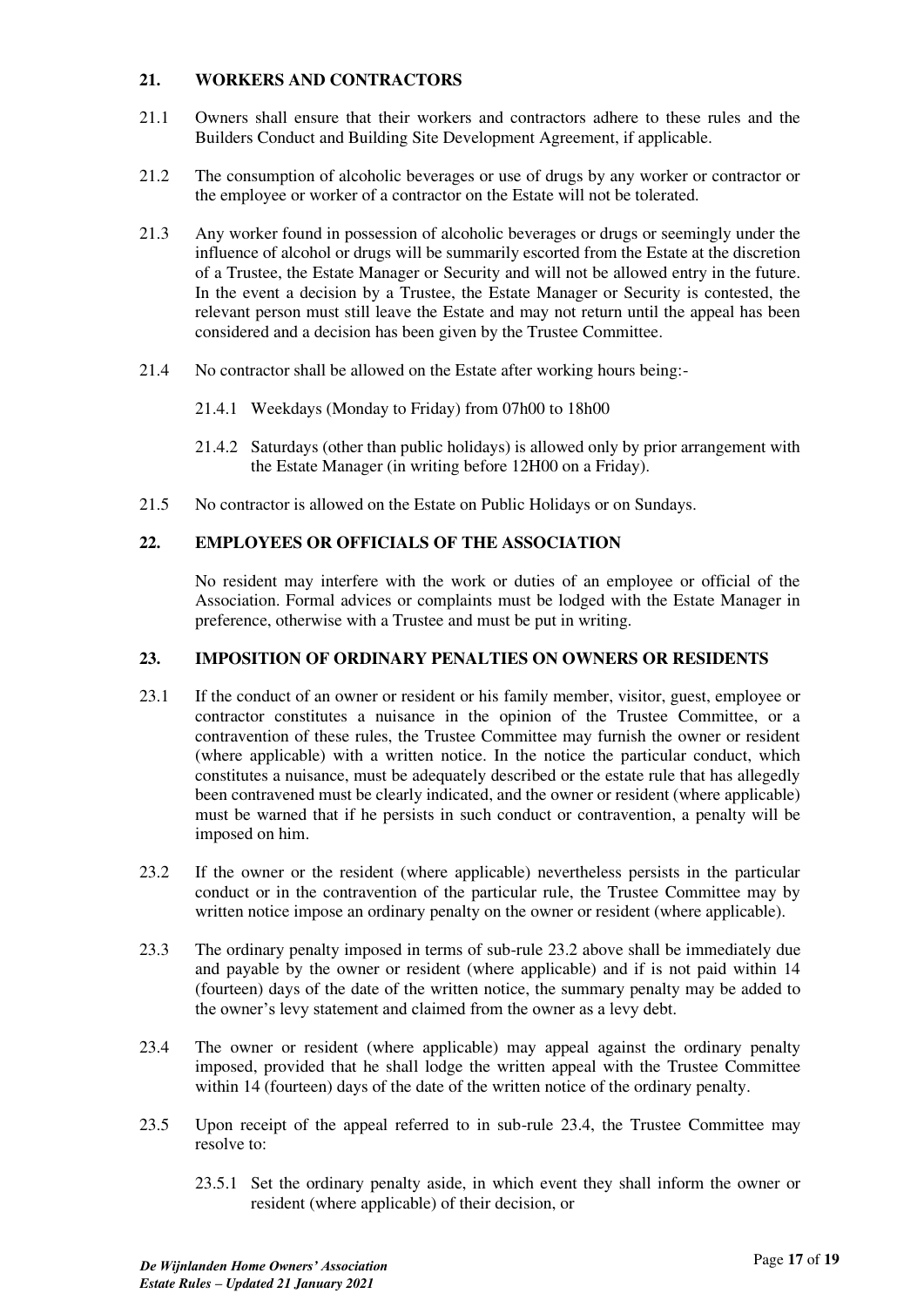- 23.5.2 convene a Trustee Committee meeting for the purpose of giving the owner or resident (where applicable) the opportunity to present his case, including the calling of witnesses to substantiate his case, and to cross-examine any witnesses called by the Trustee Committee, but except in so far as may be permitted by the chairperson, he may not participate in the affairs of or voting at the meeting.
- 23.6 Upon conclusion of the Trustee Committee meeting referred to in sub-rule 23.5.2 above, the Trustee Committee may resolve to:
	- 23.6.1 Confirm the ordinary penalty, or
	- 23.6.2 Reduce the ordinary penalty, or
	- 23.6.3 Quash the ordinary penalty.
- 23.7 Any ordinary penalty endorsed or reduced in terms of sub-rule 23.6.1 or 23.6.2 above may, if it is not paid within 14 (fourteen) days after the Trustee Committee meeting, be added to the owner's levy statement.
- 23.8 The Trustee Committee shall from time to time determine the amounts of the ordinary penalties.

#### <span id="page-17-0"></span>**24. NOTICE**

- 24.1 A notice which is required to be given to an owner or resident in terms of these rules shall be regarded as having been properly served if such notice has been given under the hand of a Trustee or the Estate Manager and delivered to the owner or resident either personally by hand or by post in a prepaid registered properly addressed to the owner or resident at his home address or such other physical address reflected in the records of the Association. Any notice by post shall be deemed to have been served at the time when the letter containing the same was posted, and in proving the giving of the notice by post, it shall be sufficient to prove that the letter containing the notice was properly addressed and posted.
- 24.2 Notwithstanding the provisions of sub-rule 25.1 above it shall be competent to give any notice to an owner or resident by electronic mail or by telefax where the e-mail address or telefax number of the owner or resident is recorded with the Trustee Committee. Notice shall be deemed to have been properly served on the date of disposal thereof to the elected e-mail address or telefax number of the owner or resident concerned.

#### <span id="page-17-1"></span>**25. COMPLAINTS**

- 25.1 In the event of annoyances or complaints between residents, the parties involved should attempt to settle the issues between themselves, exercising tolerance and consideration. Where matters cannot be resolved it should be brought to the attention of the Estate Manager or the Trustee Committee in writing.
- 27.2 Owners or residents should report contraventions of these rules in writing to the Estate Manager or the Trustee Committee. This will be dealt with confidentially to ensure anonymity of the complainant.
- 27.3 Contraventions of these rules seen by patrolling Security officers will be brought to the attention of the owner or resident concerned and reported to the Estate Manager or the Trustee Committee. Vehicles seen speeding or driving recklessly on the Estate by Security patrols will have their registration numbers recorded and appropriate action will be taken by the Estate Manager or Trustee Committee.
- 27.4 Communication between Members, Trustees, Estate Manager, Managing Agent or other employees of the HOA need to be civil and respectful. The Trustee Committee can refuse to communicate with members who do not treat the mentioned parties with civility and respect.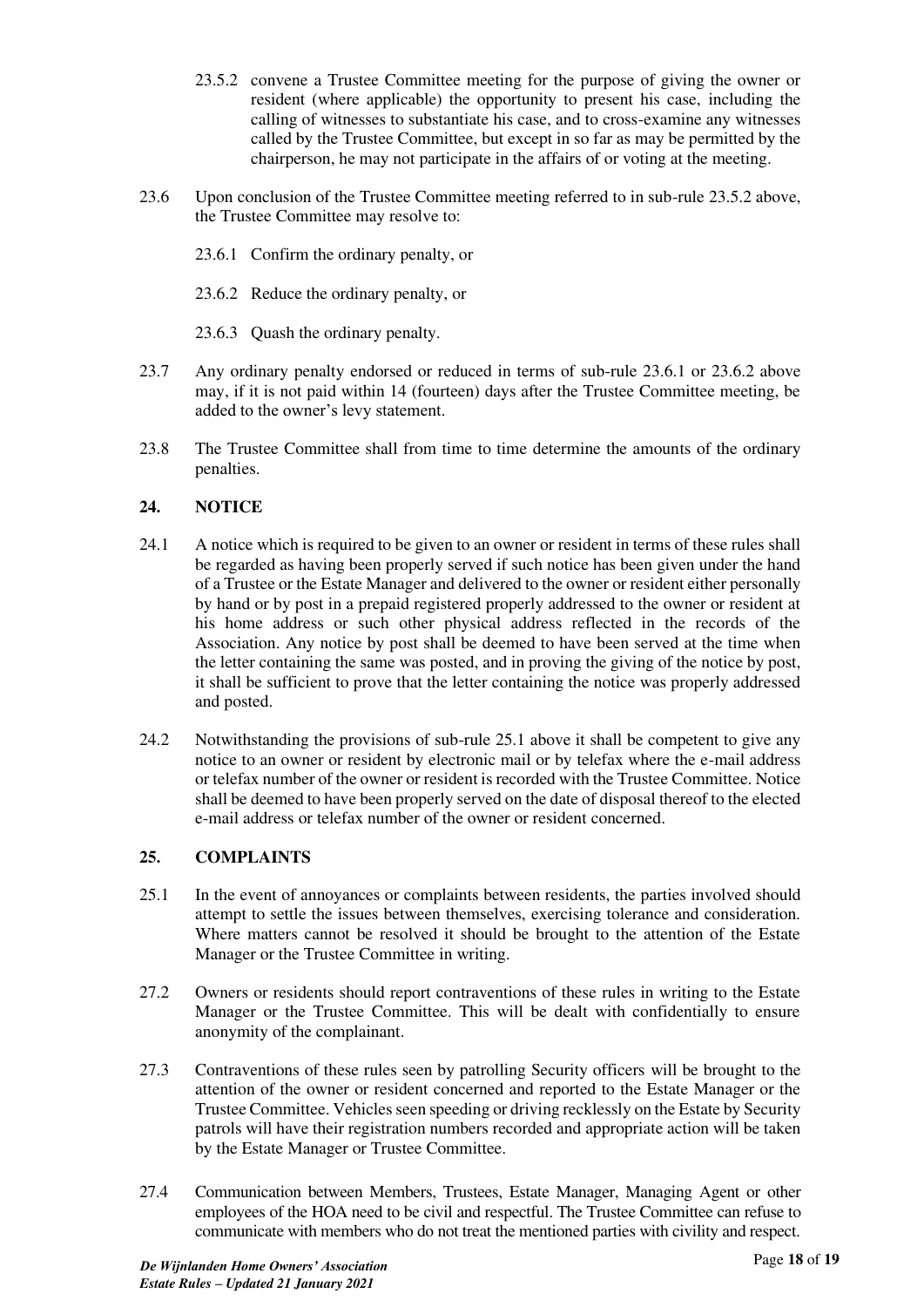# <span id="page-18-0"></span>**26. RELAXATION OF RULES**

No indulgence or relaxation in respect of these rules shall constitute a waiver or consent, or prevent the enforcement thereof by the Trustee Committee at any time.

#### <span id="page-18-1"></span>**27. GENERAL RULES**

- 27.1 The Association will have control of the use of all recreational and entertainment facilities and the Trustees shall have the right to levy charges for the use thereof as they so deem fit.
- 27.2 Under no circumstances may Security personnel be employed by residents on any basis to undertake work or perform errands of a temporary nature on behalf of owners or residents.
- 27.3 The Trustee Committee reserves the right to amend, revise, alter, remove or add to the Rules from time to time as they deem necessary.
- 27.4 Garage doors shall be kept closed at all times when not in immediate use.
- 27.5 Owners and Residents must ensure that their details are updated annually and inform the estate office of any changes. Including but not limited to, e-mail addresses, telephone numbers, registered pets, vehicle registration numbers and frequent visitor details.

#### <span id="page-18-2"></span>**28. SCHEDULE OF TRANSGRESSIONS & PENALTIES as per Annexure "A"**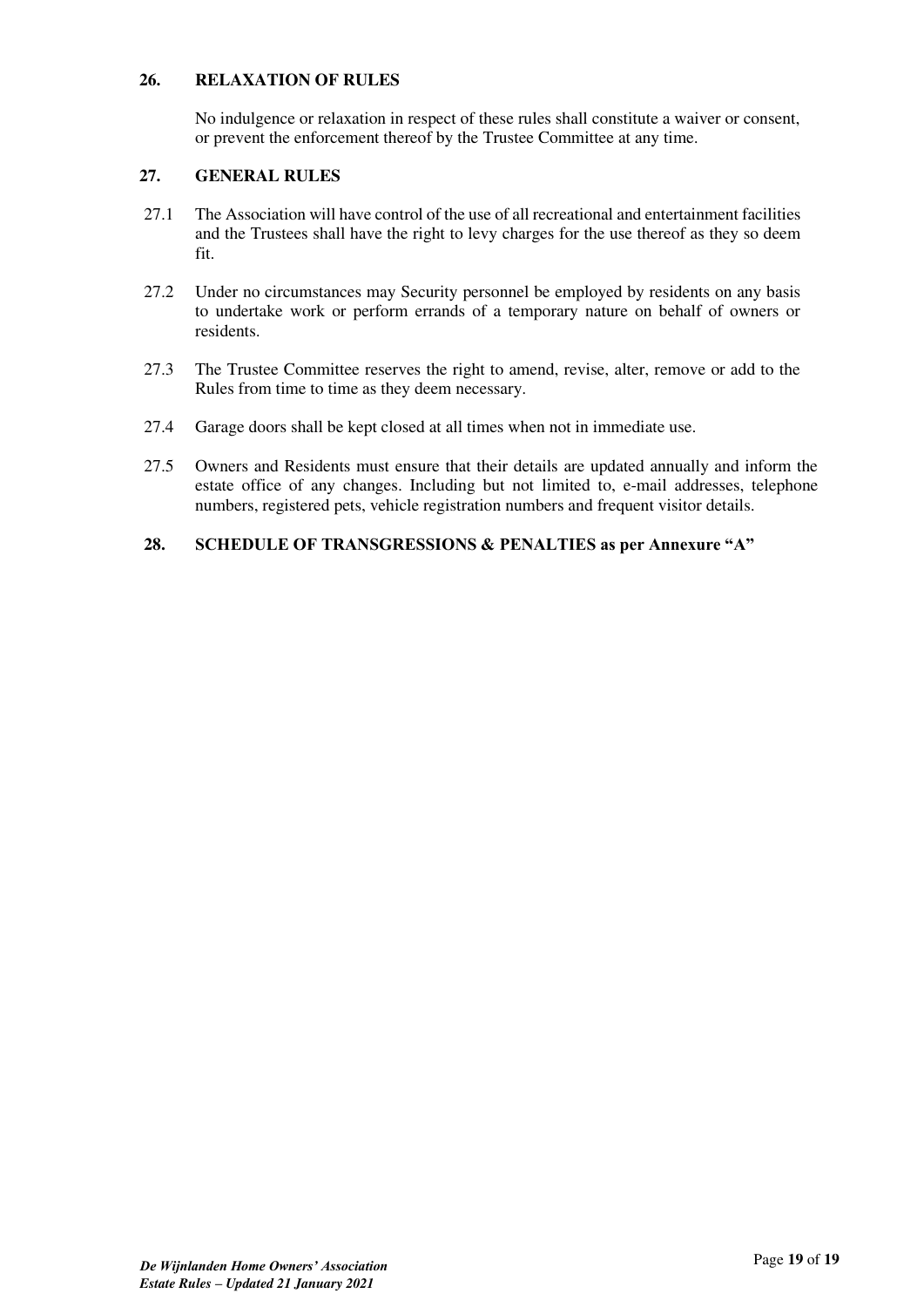| <b>SCHEDULE OF TRANSGRESSIONS AND PENALTIES</b>                                                                                  | <b>ANNEXURE "A</b>   |
|----------------------------------------------------------------------------------------------------------------------------------|----------------------|
| This schedule is a quidline, amended from time to time, with additions & deletions as deemed necessary by the Trustee Committee. | Revised 20 June 2019 |

**ANNEXURE "A"**

Penalty imposed on occurances within a six month cycle, unless otherwise provided for in the Estate Rules.

| DESCRIPTION OF TRANSGRESSION OF THE ESTATE RULES                                                                                                                                                                                                                                                                                                    | Clause               | 1st Offence                                        | 2nd Offence | 3rd Offence |
|-----------------------------------------------------------------------------------------------------------------------------------------------------------------------------------------------------------------------------------------------------------------------------------------------------------------------------------------------------|----------------------|----------------------------------------------------|-------------|-------------|
| <b>ROAD/TRAFFIC</b>                                                                                                                                                                                                                                                                                                                                 | 6                    |                                                    |             |             |
| Speeding, reckless and negligent driving, drunken driving                                                                                                                                                                                                                                                                                           | 6.8                  | R 500                                              | R 1 000     | R 2 000     |
| Skipping stop signs and the disobeying of the National Road Traffic Act / City of Cape Town Bylaws                                                                                                                                                                                                                                                  | 6.9                  | R 500                                              | Levy amount | Double levy |
| Driving without a licence any engine powered vehicle (cars, two and four wheel motor cycles, golf carts)                                                                                                                                                                                                                                            | 6.9 & 16.8           | R 500                                              | Levy amount | Double levy |
| Driving quad bikes anywhere in the Estate                                                                                                                                                                                                                                                                                                           | 16.9                 | R 500                                              | R 1 000     | R 1 500     |
| Driving a vehicle in an off-limit area                                                                                                                                                                                                                                                                                                              | 17.1.10              | R 500                                              | R 1 000     | R 1 500     |
| <b>DISTURBING THE PEACE</b>                                                                                                                                                                                                                                                                                                                         |                      |                                                    |             |             |
| Creating a public nuisance or noise generated by music, electronic instruments, mechanical and/or electrical equipment, partying<br>and the activities of the residents and their guest or employees                                                                                                                                                | 16.1 & 16.2          | R 500                                              | R 1 000     | R 1 500     |
| Noisy vehicles<br>Use of vehicles and<br>motor cycles with noisy exhaust systems                                                                                                                                                                                                                                                                    | 6.10                 | R 500                                              | R 1 000     | R 1 500     |
| <b>SECURITY</b>                                                                                                                                                                                                                                                                                                                                     | 20                   |                                                    |             |             |
| Unauthorised entry into the Estate by any person                                                                                                                                                                                                                                                                                                    | 20.2                 | R 500                                              | Levy amount | Double levy |
| Treating the security personnel in an abusive manner                                                                                                                                                                                                                                                                                                | 20.17                | R 500                                              | R 1 000     | R 1 500     |
| Residents illegally bringing any form of labour into the Estate without following the correct procedures in terms of permits                                                                                                                                                                                                                        | 20.9                 | R 500                                              | Levy amount | Double levy |
| Residents allowing anybody into the Estate without following correct procedures                                                                                                                                                                                                                                                                     | 20.2                 | R 500                                              | Levy amount | Double levy |
| Tailgating i.e. gaining unauthorised access into the Estate by slipping under the boom which was raised to allow access to previous<br>person                                                                                                                                                                                                       | 20.16                | R 500                                              | Levy amount | Double levy |
| <b>PETS</b>                                                                                                                                                                                                                                                                                                                                         | $\overline{4}$       |                                                    |             |             |
| Dogs not on a leash                                                                                                                                                                                                                                                                                                                                 | 4.2.4                | R 500                                              | R 1 000     | R 1 500     |
| Keeping more than two dogs or two cats without written approval from the HOA or any pet contrary to the Rules (monthly for as<br>long as rules are contravened or written approval had been obtained)                                                                                                                                               | 4.2.2                | R 500 on a quarterly basis                         |             |             |
| Not removing pet excrement                                                                                                                                                                                                                                                                                                                          | 4.2.6                | R 500                                              | R 1 000     | R 1 500     |
| <b>ENVIRONMENT</b>                                                                                                                                                                                                                                                                                                                                  |                      |                                                    |             |             |
| Illegal dumping by residents and contractors. No rubble, refuse or building material shall be dumped or discarded anywhere in the<br>Estate                                                                                                                                                                                                         | 5.4                  | R 500                                              | R 1 000     | R 1 500     |
| Littering (By any person in the Estate)                                                                                                                                                                                                                                                                                                             | 5.5 & 17.1.9         | R 500                                              | R 1 000     | R 1 500     |
| Burning of rubble in the Estate                                                                                                                                                                                                                                                                                                                     | 5.6                  | R 500                                              | R 1 000     | R 1 500     |
| Fauna and flora may not be chased, trapped, harmed, removed or interfered with or harassed in any way                                                                                                                                                                                                                                               | 17.1.4               | R 500                                              | Levy amount | Double levy |
| <b>GENERAL</b>                                                                                                                                                                                                                                                                                                                                      |                      |                                                    |             |             |
| Unauthorised swimming or bathing in dams                                                                                                                                                                                                                                                                                                            | 17.1.7               | R 500                                              | R 1 000     | R 1 500     |
| Visible laundry / washing not screened within a drying yard                                                                                                                                                                                                                                                                                         | 10.2                 | R 500                                              | R 1 000     | R 1 500     |
| Neglected gardens                                                                                                                                                                                                                                                                                                                                   | 8.2                  | R 500                                              | R 1 000     | R 1 500     |
| Parked and/or stored trailers, boats, caravans, equipment vehicle parts as well as industrial / commercial vehicles etc. visible from<br>the street and common area                                                                                                                                                                                 | 6.3                  | R 500                                              | R 1 000     | R 1 500     |
| Use of fireworks anywhere in the Estate                                                                                                                                                                                                                                                                                                             | 16.4                 | R 3 000                                            |             |             |
| Vandalism of any private and/or public property                                                                                                                                                                                                                                                                                                     | 17.2                 | Penalty (based on repair cost) to be<br>determined |             |             |
| Subletting of Units in contravention of Rules (per month until the sub-lessee had evacuted the premises)                                                                                                                                                                                                                                            | 13.3                 |                                                    | Levy amount |             |
| Disobeying the Rules of the Tennis & Sqaush Courts                                                                                                                                                                                                                                                                                                  | 18.1; 18.3 &<br>18.4 | R 500                                              | R 1 000     | R 1 500     |
| Failure to cease business operations from home on instruction from the HOA (per month for as long as the activity proceeds)                                                                                                                                                                                                                         | 13.4                 | R 1 000                                            |             |             |
| Illegal structures (per month for as long as the structure remains)                                                                                                                                                                                                                                                                                 | 7.2                  | R 1 000                                            |             |             |
| Resident details not updated                                                                                                                                                                                                                                                                                                                        | 28.5                 | R 500                                              |             |             |
| Sale of property through a non-registered estate agent                                                                                                                                                                                                                                                                                              | 14.1                 | R 5 000 on transfer                                |             |             |
| <b>BUILDING WORK</b>                                                                                                                                                                                                                                                                                                                                |                      |                                                    |             |             |
| Non compliance with building and architectural guidelines (per month for until the guidelines is being complied with)                                                                                                                                                                                                                               | 7.1                  | R 1 0 0 0                                          |             |             |
| Building without approved plans (per month until the plans have been approved)                                                                                                                                                                                                                                                                      | 7.1                  | R 1 000                                            | Levy amount | Double levy |
| DESCRIPTION OF TRANSGRESSION OF THE CONSTITUTION                                                                                                                                                                                                                                                                                                    | Clause               |                                                    |             |             |
| Erf 7050 shall be maintained according to the aesthetics requirements of the Estate, with all grass and servitudes being neatly<br>mowed and all agricultural plantings cleared and managed to acceptable standards for an actively managed farming concern in line<br>with the vineyards of the winelands area, and the landscaping of the Estate. |                      | R 10 000                                           |             |             |